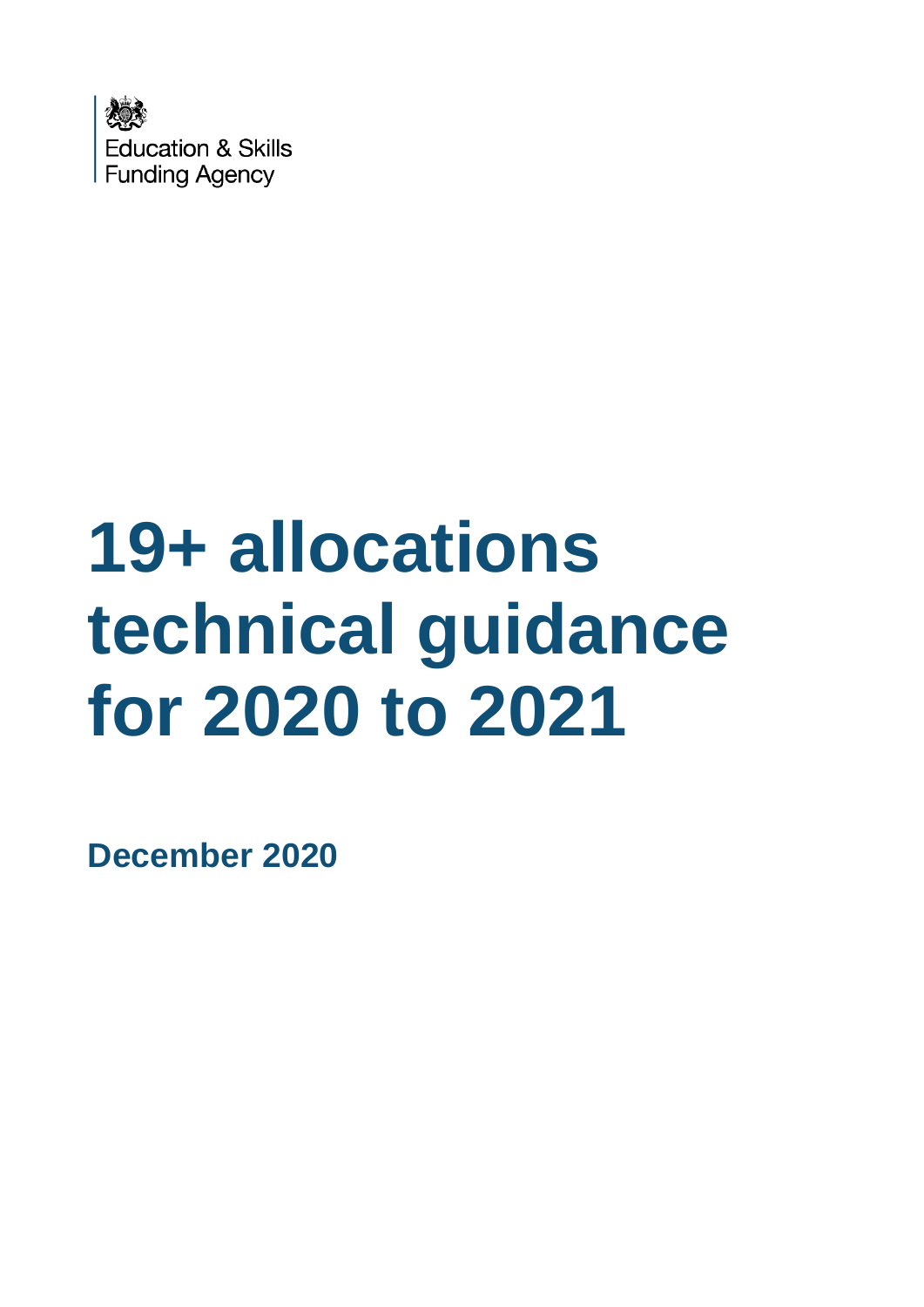# **Contents**

| Summary                                                                  | 3  |
|--------------------------------------------------------------------------|----|
| Understanding the terminology                                            | 3  |
| <b>Allocation statement</b>                                              | 4  |
| Business case process                                                    | 5  |
| Contact us                                                               | 5  |
| Allocation methodologies                                                 | 6  |
| ESFA funded adult education budget (AEB)                                 | 6  |
| Non-formula funded community learning                                    | 8  |
| AEB continuing learners in areas that devolved in 2019 to 2020           | 9  |
| AEB continuing learners for newly devolved areas                         | 9  |
| Covid-19 skills offer: High value courses for school and college leavers | 10 |
| sector-based work academies                                              | 12 |
| Other useful information                                                 | 14 |
| 19 to 24 traineeships                                                    | 14 |
| 19 to 24 traineeships learner support                                    | 15 |
| Advanced learner loan facilities and bursaries                           | 16 |
| Loans facility                                                           | 16 |
| Loans bursary                                                            | 18 |
| 16 to 18 traineeships (for providers that do not have 16 to 19 funding)  | 19 |
| Apprenticeships carry-in (non-procured)                                  | 20 |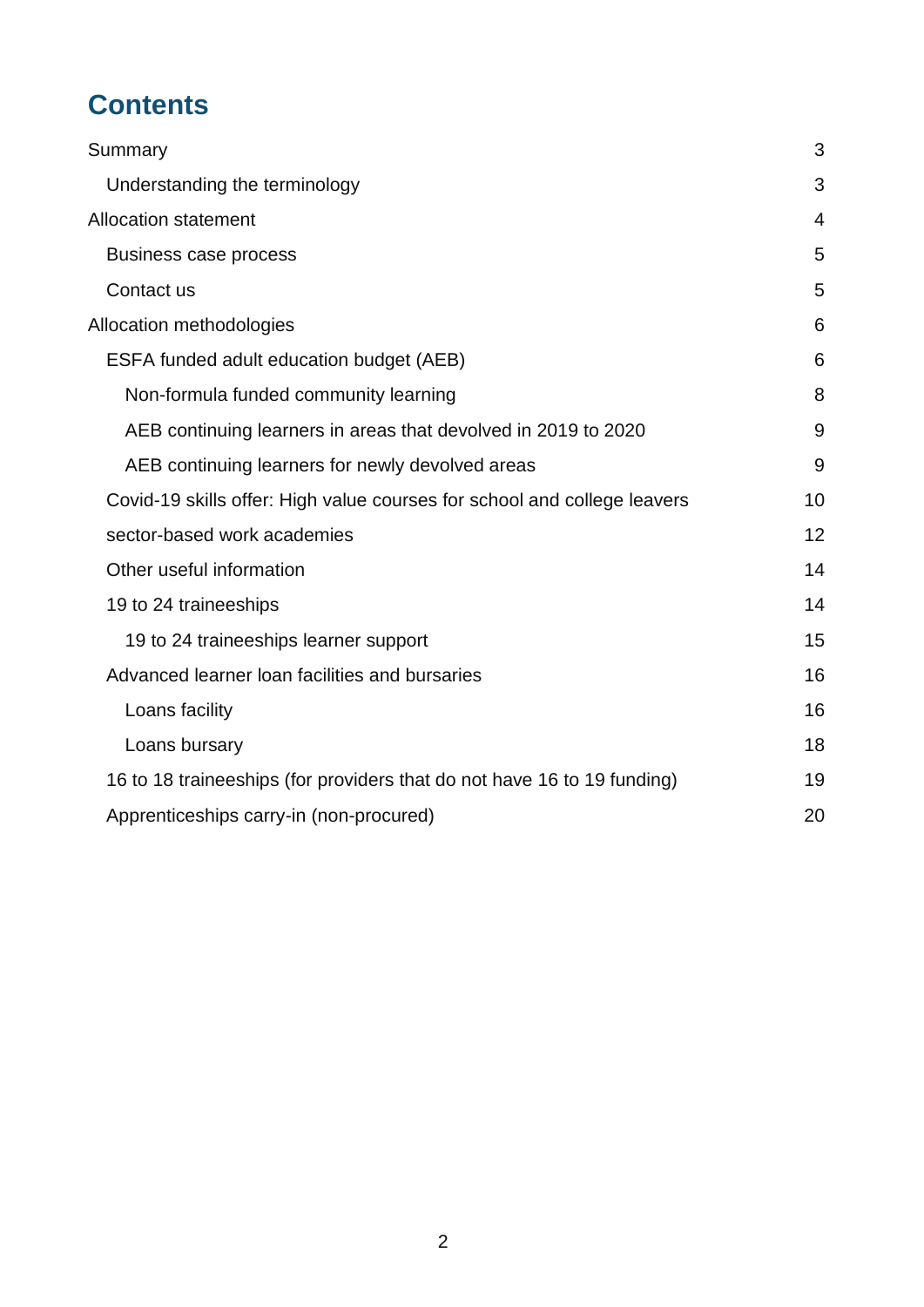# <span id="page-2-0"></span>**Summary**

This document sets out the methodologies and technical details for the following allocations for the 2020 to 2021 funding year:

- ESFA funded adult education budget (AEB) including North of Tyne continuing learners
- 19 to 24 traineeships
- Advanced learner loan facilities and bursaries
- 16 to 18 traineeships (for providers that do not have 16 to 19 funding)
- Apprenticeships carry-in (non-procured)

Your 19+ allocation is the maximum amount you can earn in the 2020 to 2021 funding year and not necessarily the amount you will be paid.

For information about 2020 to 2021 non-levy apprenticeship extension allocations from 1 April 2020 to 31 March 2021, please see the apprenticeship non-levy extension technical [guidance.](https://www.gov.uk/government/publications/19-funding-allocations-guidance-2020-to-2021)

You should read this document together with the relevant [funding and performance](https://www.gov.uk/guidance/sfa-funding-rules)  [management rules for the 2020 to 2021 funding year.](https://www.gov.uk/guidance/sfa-funding-rules)

## <span id="page-2-1"></span>**Understanding the terminology**

1. The terms 'we' and 'ESFA' refer to the 'Education and Skills Funding Agency' and associated staff.

2. When we refer to 'you' or 'providers', this includes colleges, higher education institutions, training organisations, local authorities and employers that receive funding from us to deliver education and training.

3. We will use the generic term 'you' or 'provider' unless only apply to a specific provider type.

3.1. We use the term 'grant' to include provider funded through a:

- financial memorandum
- conditions of funding (grant)
- 3.2. We use the term 'contract for services' to include provider funded through a:
	- contract for services
	- conditions of funding (grant) employer
- 4. The 2020 to 2021 funding year runs from 1 August 2020 to 31 July 2021.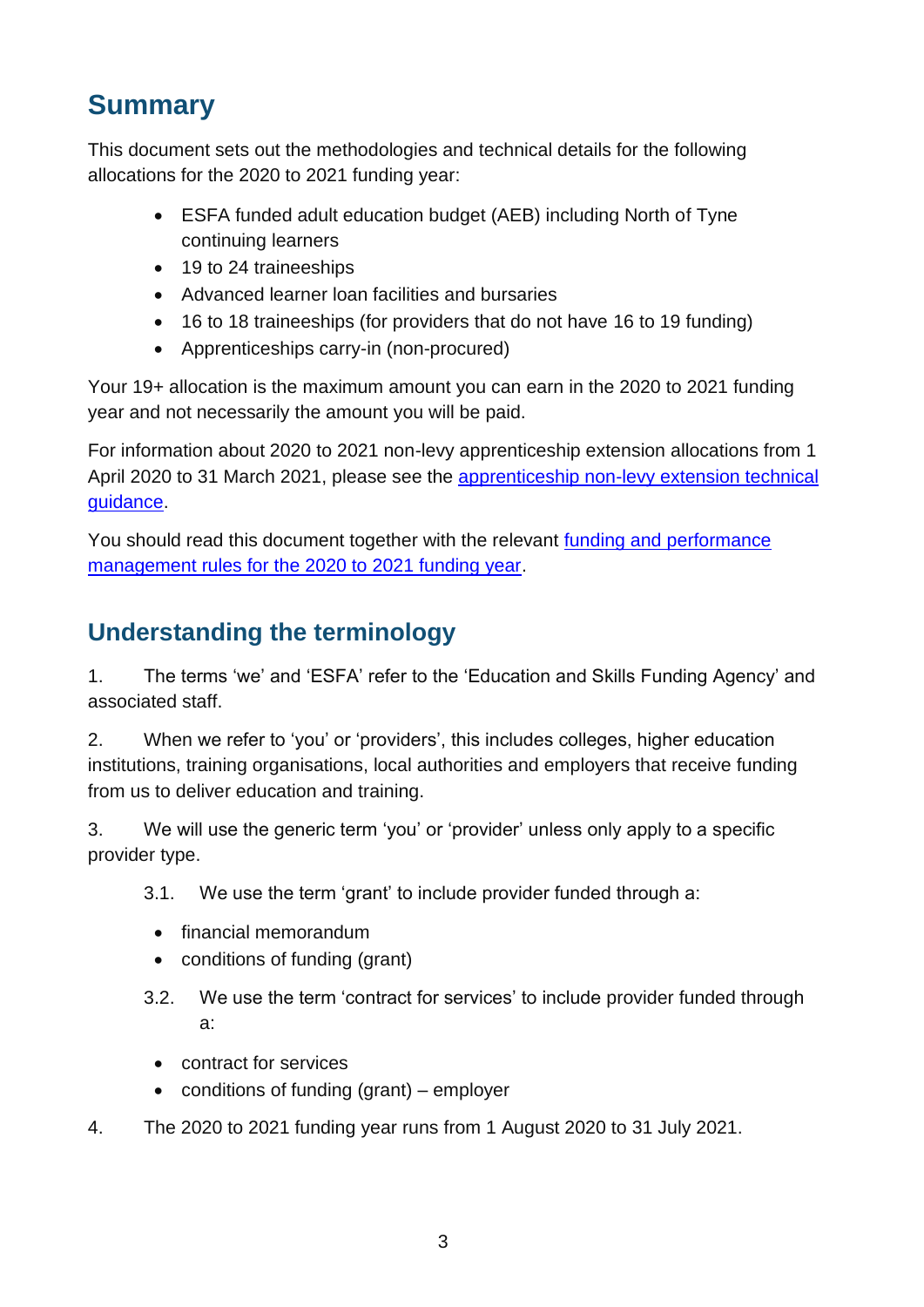# <span id="page-3-0"></span>**Allocation statement**

#### 5. Your allocation statement is available to view on [Manage your Education and](https://skillsfunding.service.gov.uk/)  [Skills Funding.](https://skillsfunding.service.gov.uk/)

6. You need one of the following roles to view your allocation statement:

- contract authoriser
- contract manager
- contract user
- data returns and claims authoriser

7. You can request a new role through the Identity and Access Management Service [\(IDAMs\)](https://logon.fasst.org.uk/) or by asking your organisation's super user.

8. Your allocation statement will show how much we have allocated to you for the 2020 to 2021 funding year and how this spans financial years (August 2020 to March 2021 and April 2021 to July 2021).

9. You can understand how we have calculated your allocation by using our [calculators.](https://www.gov.uk/government/publications/19-funding-allocations-guidance-2020-to-2021) You will need to enter information when prompted and it will show the steps in our calculations. This is available for 16 to 18 traineeships, 19 to 24 traineeships and advanced learner loans allocations. For an explanation of the calculation of your ESFA funded AEB allocation please contact us using [our online enquiry form.](https://form.education.gov.uk/en/AchieveForms/?form_uri=sandbox-publish://AF-Process-f9f4f5a1-936f-448b-bbeb-9dcdd595f468/AF-Stage-8aa41278-3cdd-45a3-ad87-80cbffb8b992/definition.json&redirectlink=%2Fen&cancelRedirectLink=%2Fen&consentMessage=yes)

10. You will not see a funding line on your allocation statement where we have calculated a £0 allocation for your ESFA funded AEB, 16 to 18 traineeships, advanced learner loans or apprenticeships carry in funding. We will write to you separately if this applies to you.

11. If you merged or de-merged before we issued allocation statements, and we have received confirmation from your organisation, we have reflected this in your allocation/s. We have calculated allocations separately for each of the providers involved in a merger and then aggregated them for the continuing provider. For de-mergers, we have split the allocation using the agreed proportions.

12. If we have not received confirmation of a merger or de-merger then you will not receive a merged or de-merged allocation. If your situation has changed since, please contact us using our [online form.](https://form.education.gov.uk/en/AchieveForms/?form_uri=sandbox-publish://AF-Process-f9f4f5a1-936f-448b-bbeb-9dcdd595f468/AF-Stage-8aa41278-3cdd-45a3-ad87-80cbffb8b992/definition.json&redirectlink=%2Fen&cancelRedirectLink=%2Fen&consentMessage=yes)

13. You will not receive an allocation statement if:

- 13.1. it is on hold: we are reviewing these allocations and we will contact you about this separately. Your statement might be on hold if you are about to merge with another organisation or take on learners from a failing provider for example
- 13.2. you have received notice that we are terminating your contract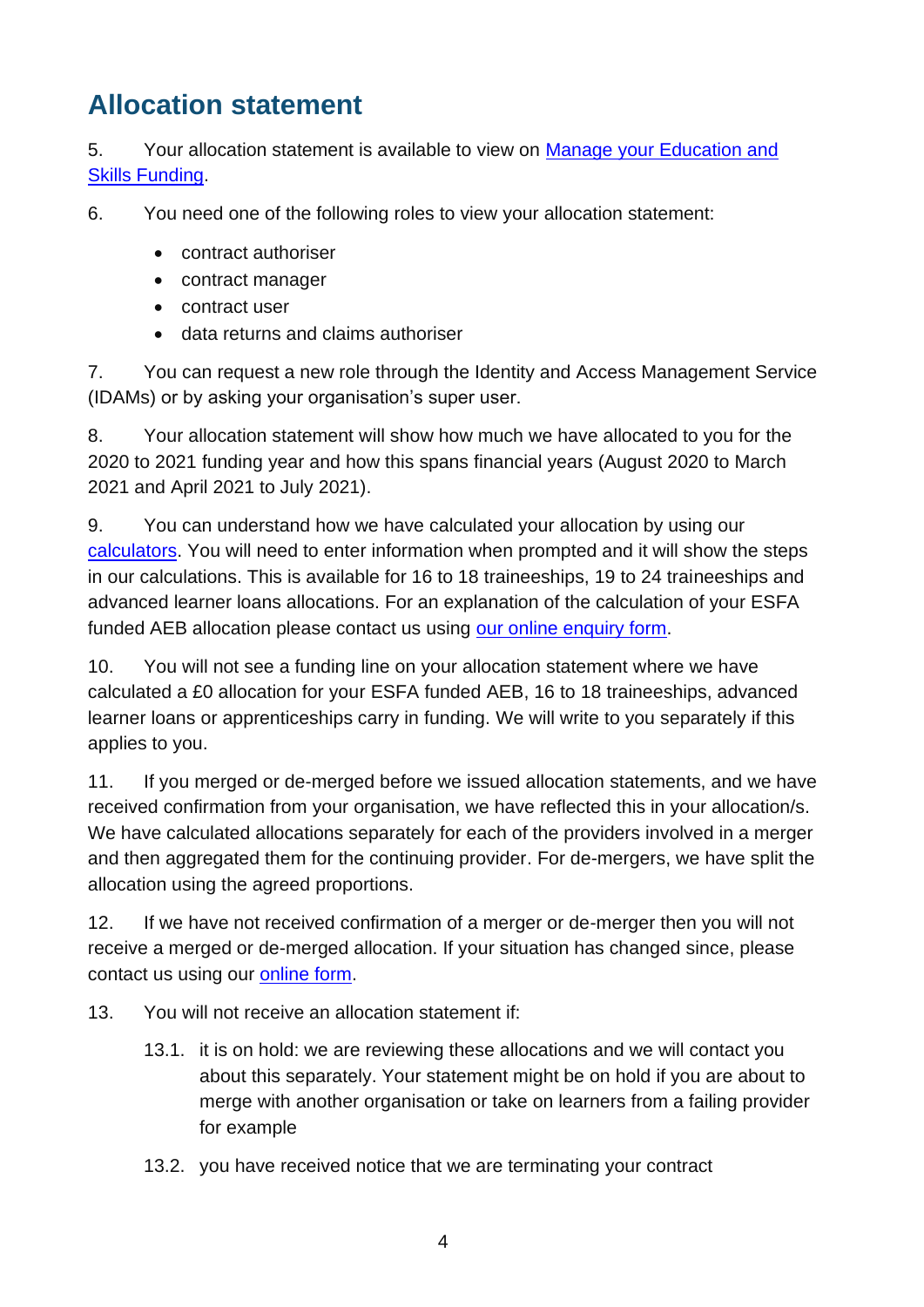14. If we change your allocation, we may update your original allocation statement. You will be able to view all versions of your statements on [Manage your Education and](https://skillsfunding.service.gov.uk/)  [Skills Funding.](https://skillsfunding.service.gov.uk/)

15. Allocation statements are not legally binding. They do not create any legal obligation against the Secretary of State for Education, acting through the Education and Skills Funding Agency.

<span id="page-4-2"></span>16. We use historic delivery and performance to calculate your allocation to make sure provision is of a high quality. We will use your track record to assess your ability to deliver education and training to the required standard and may reduce your allocation if one or more of the following is true:

- 16.1. your Ofsted grade is inadequate
- 16.2. you are in formal intervention for minimum standards or inspection
- 16.3. you have been issued with a notice for financial control
- 16.4. you have been issued with a notice to improve, additional conditions of funding or additional contractual obligations in relation to minimum quality standards for 19+ education and training
- 16.5. you have significantly underdelivered against your contract value in previous years
- 16.6. you are subject to an investigation for breach of contract and/or failed audit

## <span id="page-4-0"></span>**Business case process**

17. The business case deadline for ESFA funded AEB, 19 to 24 traineeships, advanced learner loan and 16 to 18 traineeships allocations has now passed.

18. You can submit a business case if you had data errors or a high volume of restarts or late achievers that have resulted in your apprenticeships carry in allocation being significantly lower than required. The deadline is 4 September 2020.

19. We have [published information](https://www.gov.uk/guidance/19-funding-allocations?utm_source=a0b7c5ea-d37f-41fc-ac38-d14d741e279f&utm_medium=email&utm_campaign=govuk-notifications&utm_content=immediate&utm_source=eshot&utm_medium=email&utm_campaign=CountdownIssue905#business-cases) about how to raise a business case.

## <span id="page-4-1"></span>**Contact us**

20. If you have a query, please use our [online form.](https://form.education.gov.uk/en/AchieveForms/?form_uri=sandbox-publish://AF-Process-f9f4f5a1-936f-448b-bbeb-9dcdd595f468/AF-Stage-8aa41278-3cdd-45a3-ad87-80cbffb8b992/definition.json&redirectlink=%2Fen&cancelRedirectLink=%2Fen&consentMessage=yes)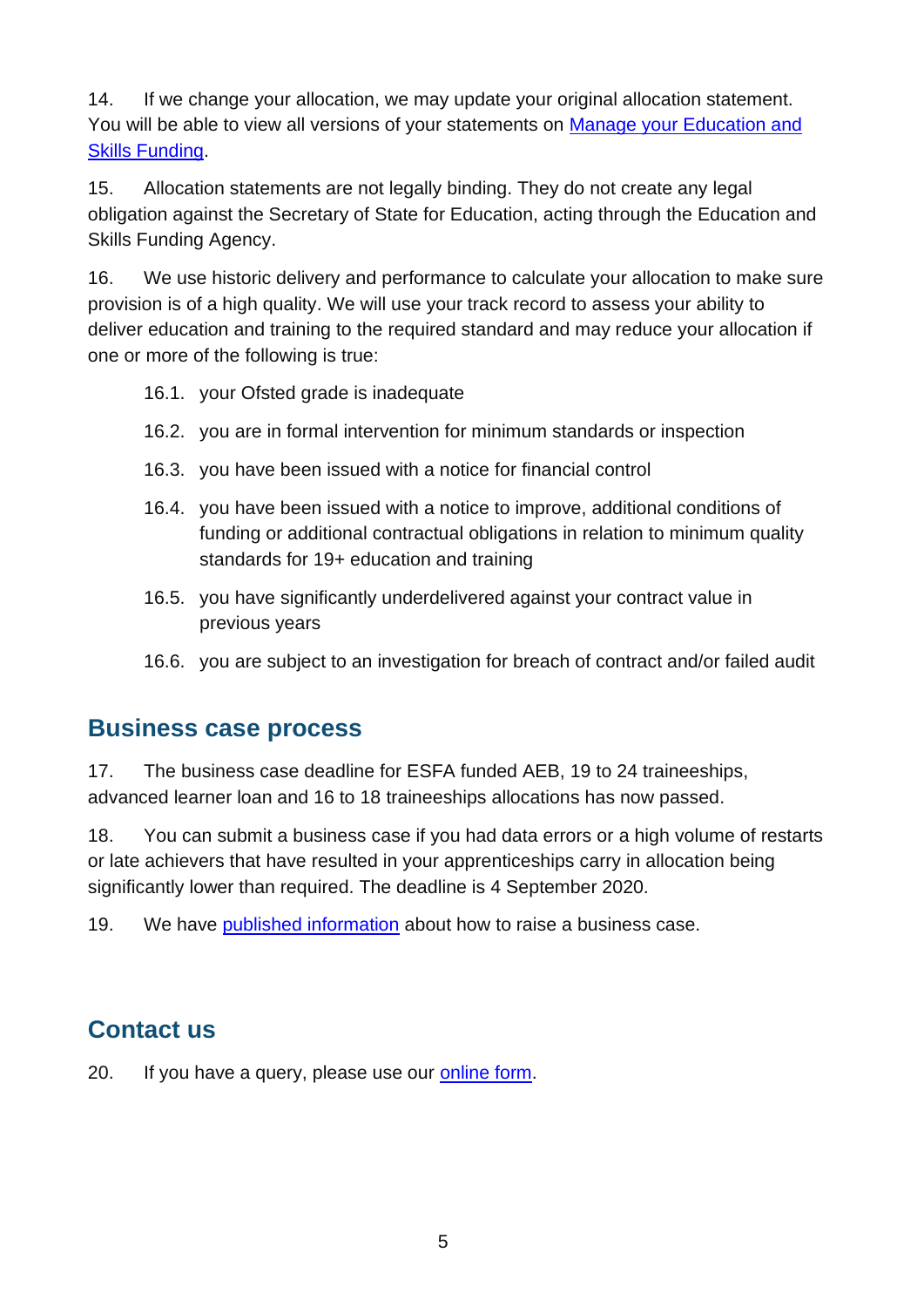# <span id="page-5-0"></span>**Allocation methodologies**

## <span id="page-5-1"></span>**ESFA funded adult education budget (AEB)**

On 8 July 2020 the Chancellor announced exceptional funding as part of the wider COVID-19 skills recovery response. This additional funding has been calculated separately from your ESFA funded AEB. The response package includes:

- high value courses for school and college leavers: a one year skills offer for 18 and 19 year olds, refer to paragraph 52 to 69
- sector-based work academies, refer to paragraph 70 to 85
- Traineeship flexibilities, more information on this package will be available late August.

21. This section refers to your ESFA funded adult education budget (AEB) allocation. If you have a query about the AEB funding allocated by a Mayoral Combined Authority (MCAs) or the Greater London Authority (GLA), please contact them directly.

22. Devolution of AEB came into effect from 1 August 2019, with approximately 50% of the AEB being devolved to MCAs and to the Mayor of London, through the GLA. From the 1 August 2020 an additional area will devolve, North of Tyne. The MCAs/GLA are now responsible for commissioning and funding AEB provision for learners resident in their areas.

23. ESFA will fund learners resident outside devolved areas and will continue to provide funding for continuing learners resident in the North of Tyne (learners that were in learning in 2019 to 2020 and will not complete their programmes by 31 July 2020). Continuing learners for North of Tyne will be funded by the ESFA for the 2020 to 2021 funding year only.

24. 19 to 24 traineeships will remain a national programme with funding provided by ESFA irrespective of where the learner resides in England.

25. Your March 2020 allocation will show the illustrative allocation for continuing learners within North of Tyne. The final allocation value for continuing learners within North of Tyne will be based on R14 individualised learner record (ILR) data and be published by the end of December 2020. The illustrative value gives an indication of the value of continuing learners based on a previous year's delivery, but the actual value is likely to be different.

26. It is important that you pay close attention to the different allocation values you may have for each element of your ESFA funded AEB allocation. You can do this in [Manage your Education and Skills Funding](https://skillsfunding.service.gov.uk/) by using the drop down '*how your ESFA funded adult education budget is broken down'* or by downloading the PDF version of the statement: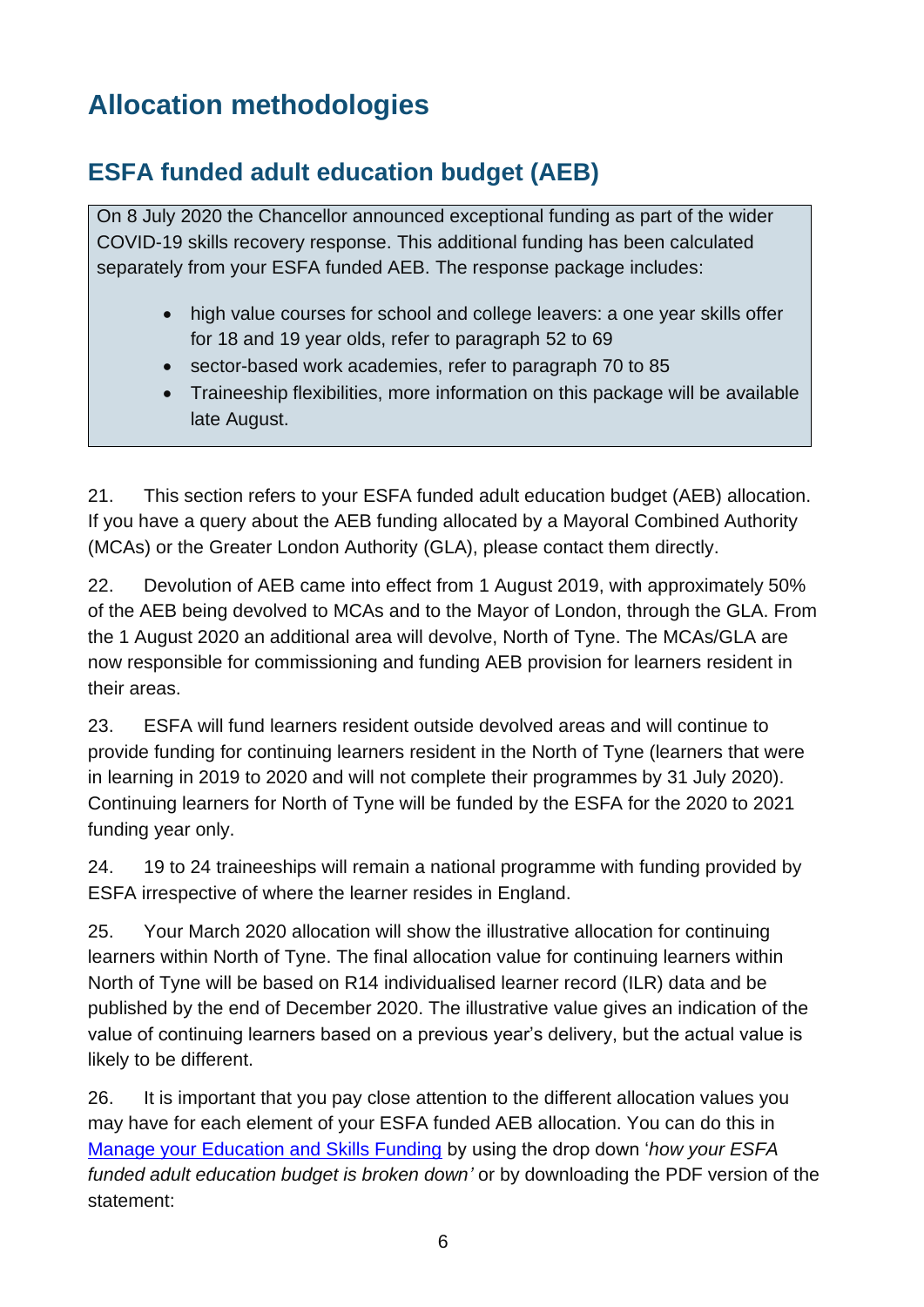- adult skills: this includes learning support and for grant allocations only - learner support
- community learning: non-formula funded community learning value (grant only)
- learner support: value identified separately for contract for service allocations
- continuing learners in a newly devolved area (for 2020 to 2021 North of Tyne only)
- sector based work academies
- 19 to 24 traineeships: includes 19 to 24 traineeship learner support
- High value courses for school and college leavers

27. These values will also be shown separately in your funding agreement.

28. We have used full-year 2018 to 2019 R14 data to calculate 2020 to 2021 ESFA funded AEB allocations using the following methodology:



- *compare your delivery for 2018 to 2019 versus 2019 to 2019 allocation*
- *have you delivered above 97% of your 2018 to 2019 allocation?*
- *if yes, your baseline is set at the larger of 2018 to 2019 non-devolved delivery or 2019 to 2020 allocation (restricted, see paragraph 35)*
- *if no, your baseline is set at the lower of 2018 to 2019 non-devolved delivery or 2019 to 2020 allocation*
- *baseline is then multiplied by standard national factor (%) (see paragraph 33)*
- *where applicable, we add funding for 19 to 24 traineeships and North of Tyne continuing learners*

29. We calculate adult skills, learner support and non-formula funded community learning values separately. These are explained later in this document.

30. All delivery used within your allocation calculation includes monitoring and audit adjustments and exception cases to accurately reflect final delivery.

31. The calculation on which learners were resident outside devolved areas was based on each AEB learner's 'home' postcode prior to enrolment. Our [published narrated](https://youtu.be/s8_oELfEJ_0)  [presentation](https://youtu.be/s8_oELfEJ_0) sets out the technical detail of how residency calculations work across data from the ILR, earnings adjustment statement (EAS) and funding claims.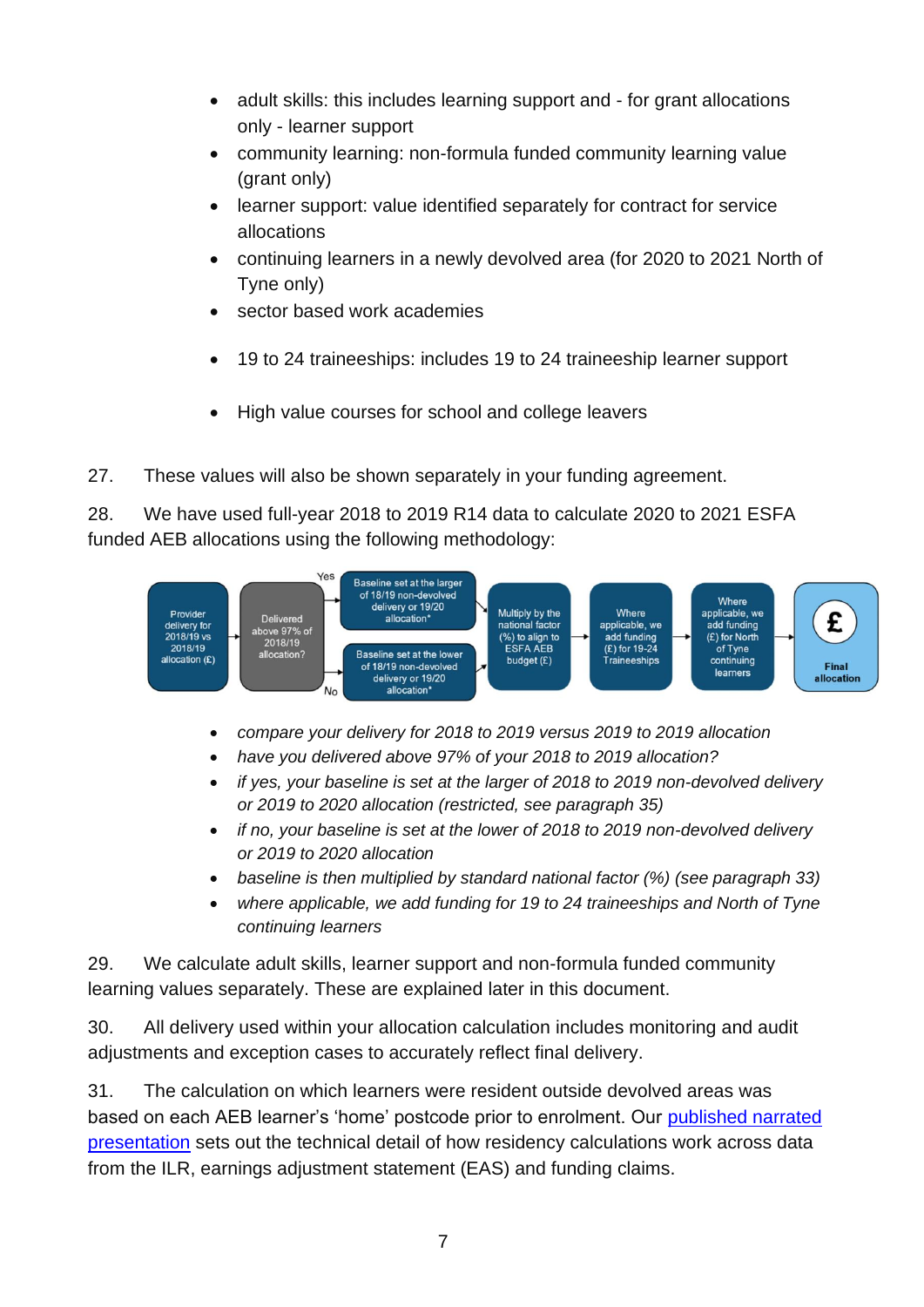32. Your baseline excludes any funding related to 2018 to 2019 North of Tyne residents or the funding you were allocated in 2019 to 2020 for continuing learners in a devolved area.

33. The national affordability factor of 101.72% is applied to your total baseline calculation. As community learning is maintained at current contract levels the national factor will be calculated at total level (including community learning) however only applied to the adult skills and learner support element of AEB.

34. The [National Retraining Scheme](https://www.gov.uk/government/publications/national-retraining-scheme) (NRS) is the government's new programme to help adults retrain into better jobs, and be ready for future changes to the economy, including those brought about by automation. AEB providers have received additional funding for NRS which is applied within the national affordability factor.

35. Where applicable, we have restricted the increase to your baseline to the greater of 5% of your 2019 to 2020 allocation, excluding funding for continuing learners within devolved areas and funding for North of Tyne residents, or £10,000.

36. We have applied a minimum allocation of £5,000. If the allocation we have calculated for you is less than £5,000 you will not receive an allocation and we will notify you separately.

37. If you had an AEB allocation in the 2019 to 2020 funding year but have not been issued with an allocation for 2020 to 2021 because you have not delivered, you had until 30 April 2020 to request an allocation of up to £25,000 through our [business case](https://www.gov.uk/guidance/19-funding-allocations?utm_source=a0b7c5ea-d37f-41fc-ac38-d14d741e279f&utm_medium=email&utm_campaign=govuk-notifications&utm_content=immediate&utm_source=eshot&utm_medium=email&utm_campaign=CountdownIssue905#business-cases)  [process.](https://www.gov.uk/guidance/19-funding-allocations?utm_source=a0b7c5ea-d37f-41fc-ac38-d14d741e279f&utm_medium=email&utm_campaign=govuk-notifications&utm_content=immediate&utm_source=eshot&utm_medium=email&utm_campaign=CountdownIssue905#business-cases)

38. If you have a track record issue (see paragraph [16\)](#page-4-2) then your 2020 to 2021 allocation will be no greater than your 2019 to 2020 AEB contract value.

## <span id="page-7-0"></span>**Non-formula funded community learning**

39. Where applicable, delivery excludes non-formula funded over-delivery. Our performance management rules set out that we will not fund non-formula funded community learning over delivery, nor offset non-formula funded community learning over-delivery against adult skills under-delivery.

40. Grant providers with non-formula funded community learning allocations have the flexibility to spend non-formula funded community learning funding on adult skills. Where providers have used that flexibility, we are maintaining your non formula-funded community learning at its 2019 to 2020 value. This is for continuity and stability. This means the full value of your adult skills delivery in 2019 to 2020 may not be reflected in 2020 to 2021 contract value, because it is held within the community learning. Grantfunded providers have the same flexibility to use community learning funding to deliver adult skills provision in 2020 to 2021.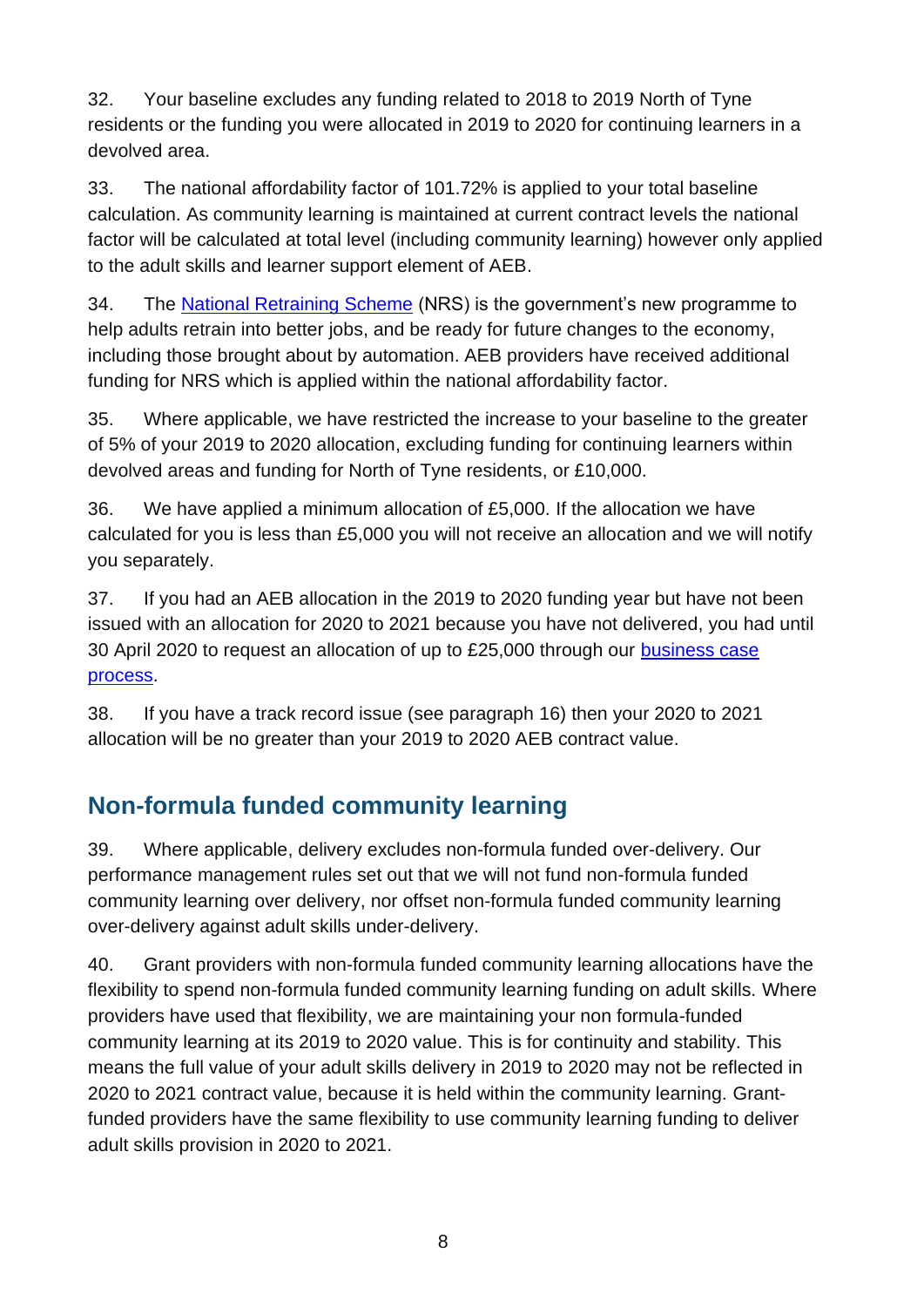## <span id="page-8-0"></span>**AEB continuing learners in areas that devolved in 2019 to 2020**

41. In the 2019 to 2020 funding year, for one year only, we funded AEB learners that were in learning in 2018 to 2019 but did not complete their programme by 31 July 2019, regardless of where they resided.

42. We will no longer provide funding for continuing learners that are resident in the devolved areas. Your allocation statement for 2019 to 2020 sets out which funds are for continuing learners in devolved areas for 2019 to 2020 only so you are aware of how much this is.

43. Funding for continuing learners that reside outside of the devolved areas is already included in 2020 to 2021 ESFA funded AEB allocations. We will not issue a separate continuing learner allocation for these learners.

## <span id="page-8-1"></span>**AEB continuing learners for newly devolved areas**

44. In 2020 to 2021, for one year only, we will fund AEB learners that were resident in North of Tyne and were in learning in 2019 to 2020 but did not complete their programme by 31 July 2020.

45. We provided an illustrative value for continuing learners within your March 2020 allocation statement.

46. The final value for continuing learners has now been calculated following the completion of the 2019 to 2020 funding year. If the value of your continuing learner funding has changed, an updated December 2020 allocation statement is available via MyESF.

47. The final value for continuing learners has been calculated using your final R14 (October 2020) ILR data submission. This looks at the cost of learners that are continuing from 2019 to 2020 into 2020 to 2021 for North of Tyne residents. We have provided the full-year cost of these learners assuming all learners will achieve on their planned end date.

48. We show continuing learner funding as a separate allocation value on your allocation statement but it forms part of your overall ESFA funded AEB allocation and we will not manage it separately.

49. We have also added a value for any non-formula funded community learning learners by looking at the cost of North of Tyne resident community learning learners that continued from 2017 to 2018 into 2018 to 2019.

50. Continuing learners for North of Tyne is for 2020 to 2021 only and will not be consolidated into your ESFA funded AEB allocation beyond 31 July 2021.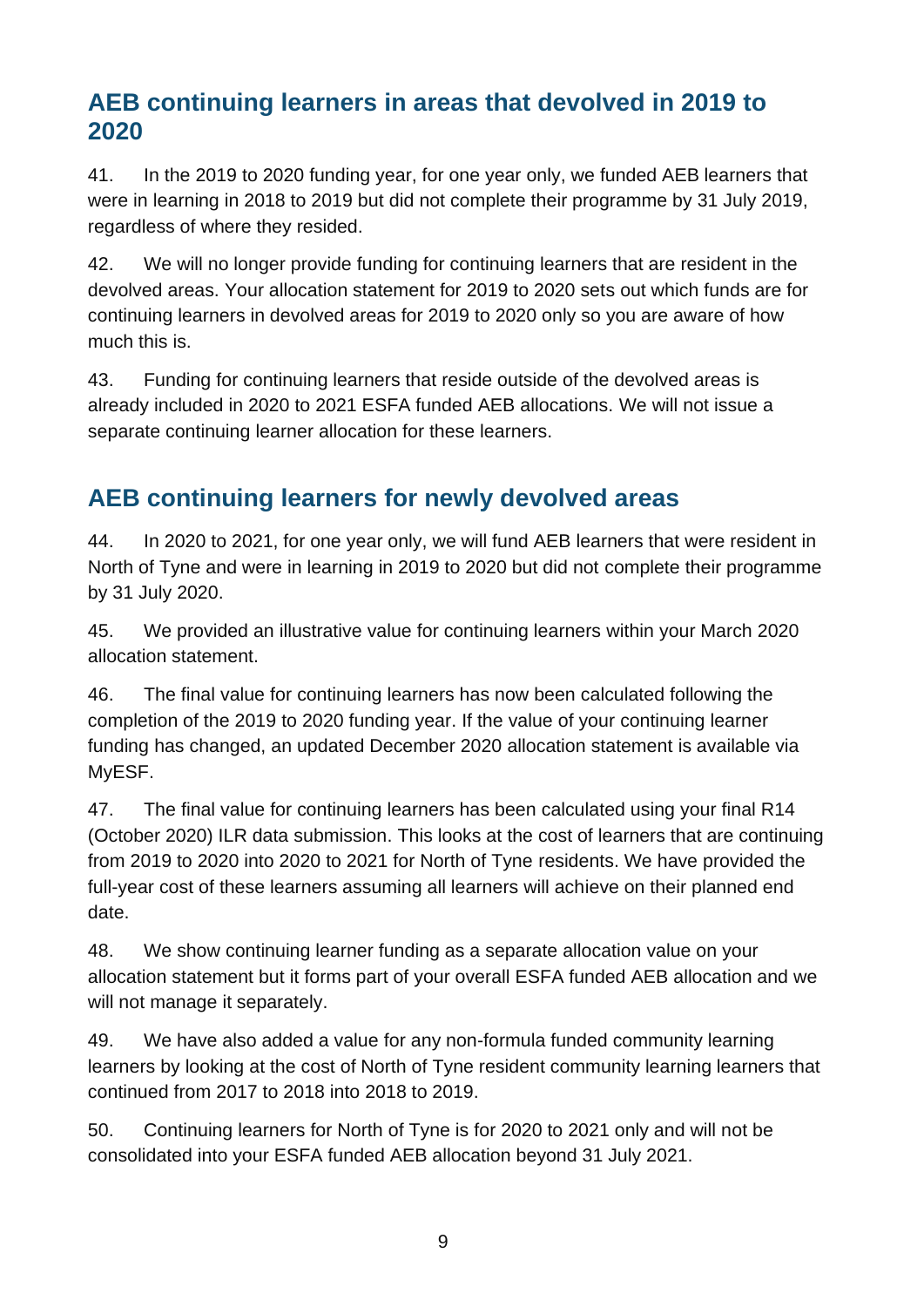51. It is your responsibility to ensure you meet the cost of continuing learners within your ESFA funded AEB allocation, as you have always done.

## <span id="page-9-0"></span>**Covid-19 skills offer: High value courses for school and college leavers**

52. Your allocation statement has been updated in August 2020 to include funding for High value courses for school and college leavers. This is available through Manage your Education and Skills Funding as part of your updated ESFA funded Adult Education Budget.

53. The funding for this offer is separate from your ESFA funded AEB and we will manage it as a single allocation line. We will not allow virement of funds to ESFA funded AEB.

54. This funding can only be used to deliver Level 2 and Level 3 qualifications to eligible 19 year olds on the qualifications in the one-year skills offer for 18 to 19 olds. Please read the funding and performance management rules for more information.

55. This funding is allocated for ESFA funded learners only. The MCA/GLA are responsible for the funding for learners resident in their areas. If you have a query about the AEB funding allocated by a Mayoral Combined Authority (MCAs) or the Greater London Authority (GLA), please contact them directly.

56. We have calculated high value courses for school and college leavers allocations for the 2020 to 2021 funding year for providers that:

- 56.1. have previously delivered level 2 and level 3 eligible qualifications for the high value courses for school and college leavers and
- 56.2. have an ESFA funded AEB allocation for the 2020 to 2021 funding year.

57. This funding can only be used between 1 August 2020 and 31 July 2021. Contract for service providers must ensure that all learners for the 2020 to 2021 funding year complete by 31 July 2021. Grant funded providers may use their ESFA funded AEB for any learners who continue into 2021 to 2022. No funding will be awarded to cover the cost of learners who do not complete by 31 July 2021.

58. Funding allocated will not be consolidated into your 2021 to 2022 allocation.

59. We have used full-year 2018 to 2019 R14 data to calculate allocations for 2020 to 2021 high value courses for school and college leavers using the following methodology: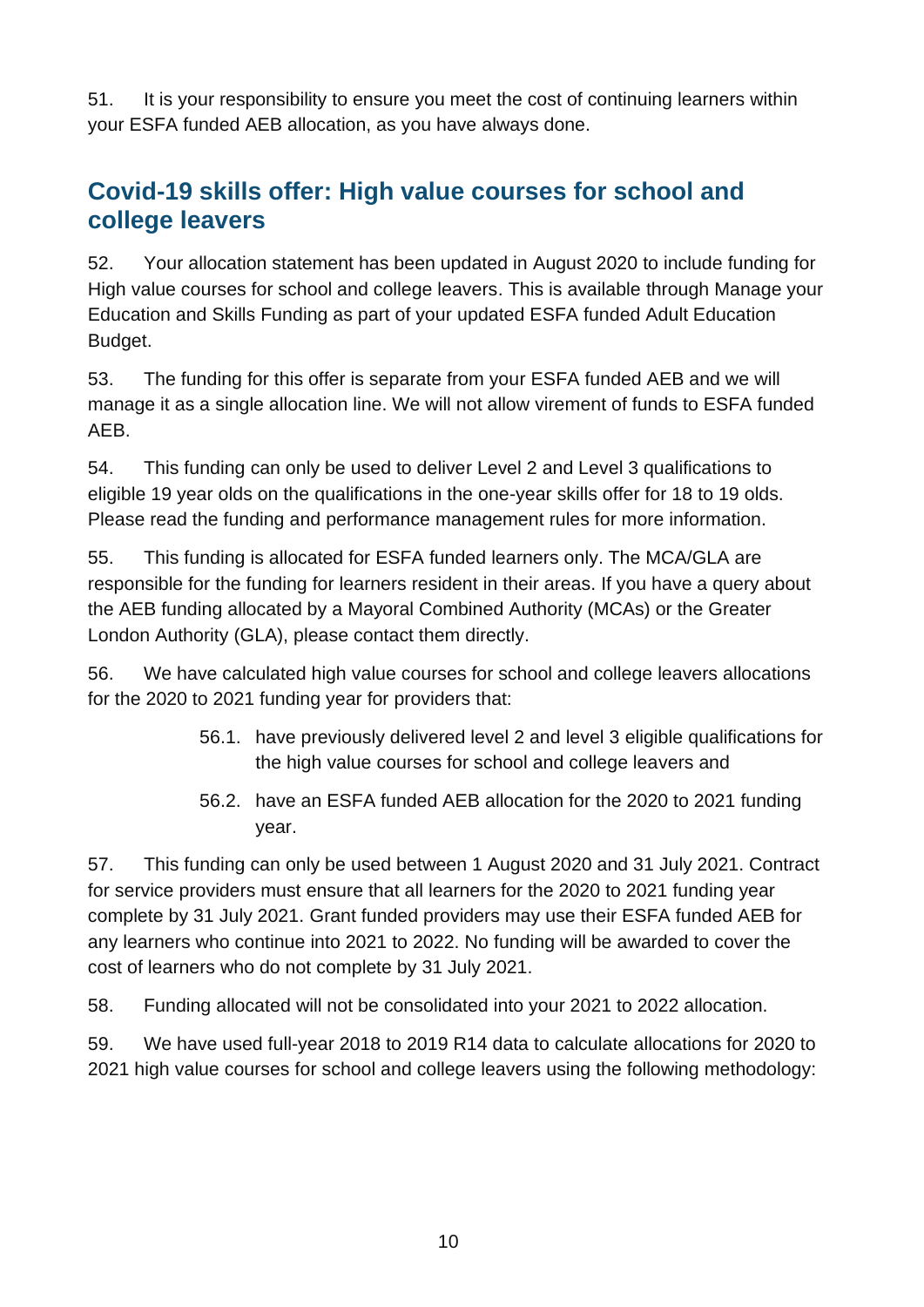

\*Delivery has been determined through both ESFA funded delivery and delivery through Advanced Learner Loans \*\*100% growth cap is calculated based on the value of your ESFA funded Adult Education Budget allocation as of March 2020 excluding 19-24 traineeships

- *Your baseline has been set on 2018 to 2019 delivery to residents outside of devolved areas studying level 2 and 3 high value courses premium [\(outlined here\)](https://www.gov.uk/government/publications/qualifications-attracting-high-value-courses-premium). Delivery is based on funding delivered through the Adult Education Budget and Advanced Learner Loans.*
- *The baseline is then multiplied by a standard national factor (%) (see paragraph 63)*
- *We then apply a set of minimum allocation criteria (see paragraph 64)*
- *We have applied a growth maximum of 100%. You will not receive a high value courses for school and college leavers allocation that is larger than your current other AEB allocation (AEB allocation excluding traineeships).*

60. Please note that for contract for service providers we are bound by Public Contract Regulations. This may affect the value of your 2020 to 2021 allocation.

61. All delivery used within your allocation calculation includes monitoring and audit adjustments and exception cases to accurately reflect final delivery.

62. The calculation on which learners were resident outside devolved areas was based on each AEB learner's 'home' postcode prior to enrolment. Our [published narrated](https://youtu.be/s8_oELfEJ_0)  [presentation](https://youtu.be/s8_oELfEJ_0) sets out the technical detail of how residency calculations work across data from the ILR, earnings adjustment statement (EAS) and funding claims.

63. The national affordability factor of 71% is applied to your total baseline calculation.

- 64. We the have applied the following minimum allocation criteria:
	- 64.1. If you have no 16-18 enrolments on high value courses premium and your calculated allocation is less than £5,000 – no allocation is awarded
	- 64.2. If you have 20 or more 16-18 enrolments on high value courses premium and your calculated allocation is less than £2,500 – no allocation is awarded
	- 64.3. If you have 20 or more 16-18 enrolments on high value courses premium and your calculated allocation is between £2,500 and £10,000 – your allocation is uplifted to £10,000

65. Where an allocation is awarded less than the minimum allocation criteria, it will be due to Public Contract Regulations (contract for service only).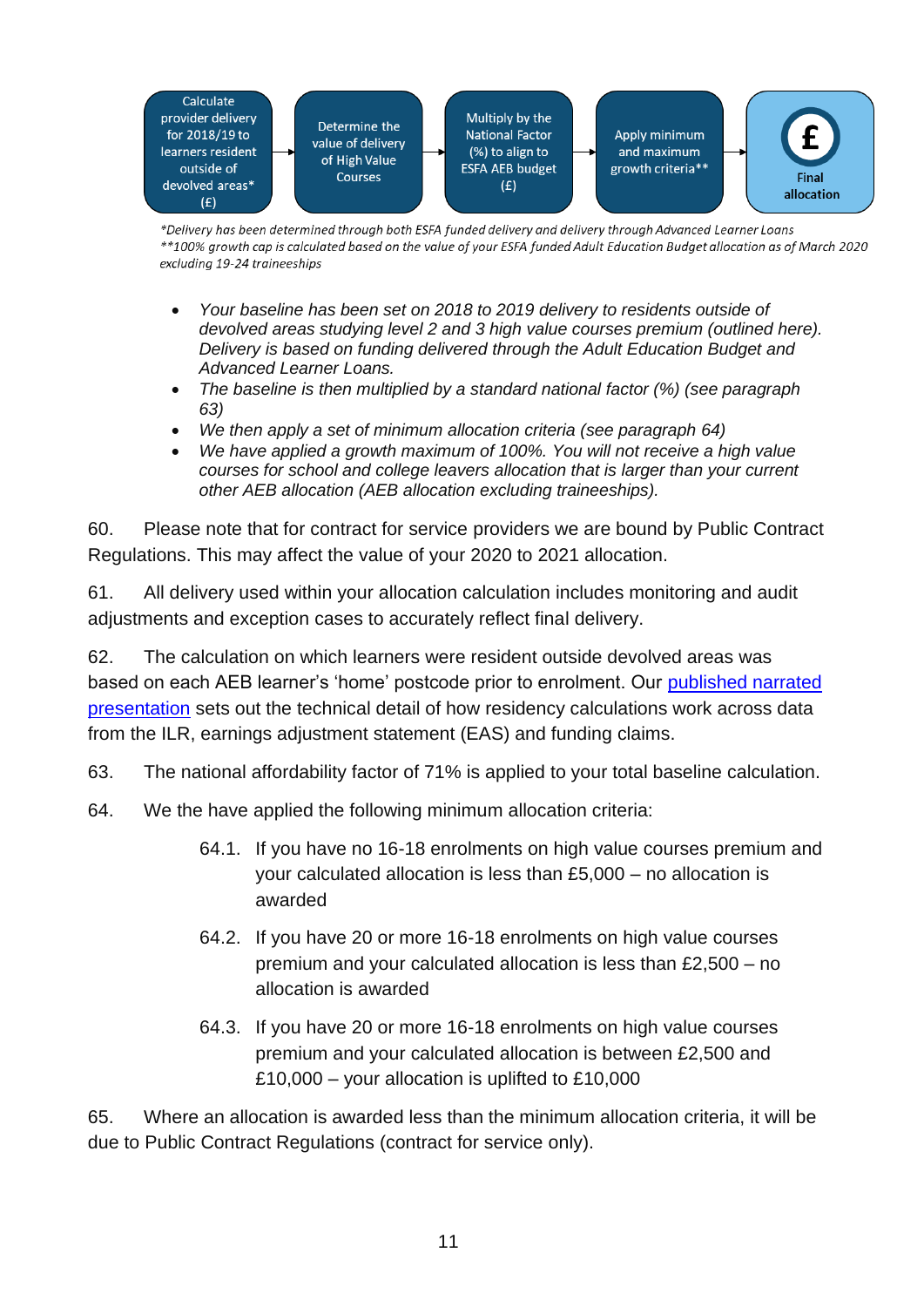66. The value in your allocation statement may include a proportion for learner support. For contract for services this will be added to your adult skills learner support allocation line within your funding agreement.

67. If you have a track record issue (see paragraph [16\)](#page-4-2) then you will not receive an allocation for high value courses for school and college leavers.

68. Funding allocated for high value courses for school and college leavers: skills offer will not be consolidated into your 2021 to 2022 allocation.

69. If funding is allocated to you and you do not want to accept it or do not have the capacity to deliver, you can decline the additional funding or reduce the amount. We will assume you can deliver the additional funding and issue a contract variation unless you inform us by 18 September 2020 or let your territorial team lead know otherwise.

## <span id="page-11-0"></span>**sector-based work academies**

70. Your allocation statement has been updated in August 2020 to include funding for expected additional learners for sector-based work academies through Manage your Education and Skills Funding as part of your updated ESFA funded Adult Education Budget.

71. This additional funding is shown as a separate figure on your allocation statement and we expect you to use it for sector-based work academy referrals however we will not manage it separately.

72. You can also continue to deliver training for sector-based work academies from within your ESFA AEB allocation as you always have done. In 2020 to 2021 we do require providers to identify their sector-based work academies delivery in the ILR using LDM code 375.

73. This funding is allocated for ESFA funded learners only. The MCAs/GLA are responsible for the funding for learners resident in their areas. If you have a query about the AEB funding allocated by a Mayoral Combined Authority (MCAs) or the Greater London Authority (GLA), please contact them directly.

74. This additional funding will only be available between 1 August 2020 and 31 July 2021. Contract for service providers must ensure that all additional learners for the 2020 to 2021 funding year complete by 31 July 2021. Grant funded providers may use their ESFA funded AEB for any learners who continue into 2021 to 2022. No additional funding or contracts for services will be awarded to cover the cost of learners who do not complete by 31 July 2021.

75. The additional funding allocated for expected increase in learner number for sector-based work academies will not be consolidated into your 2021 to 2022 allocation.

76. We have used full-year 2018 to 2019 R14 data to calculate 2020 to 2021 sectorbased work academies using the following methodology: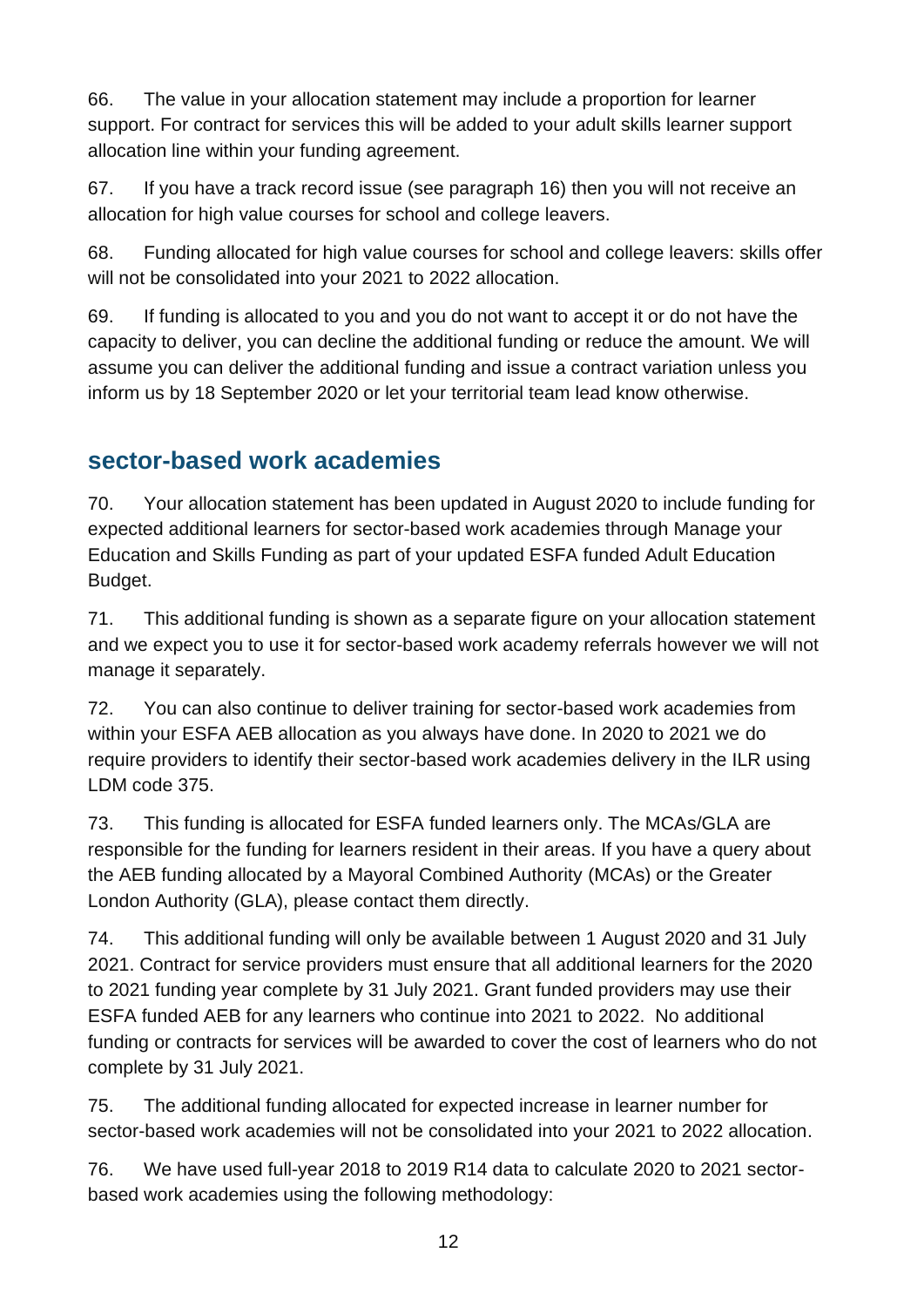

\*50% growth cap is calculated based on the value of your ESFA funded Adult Education Budget allocation as of March 2020 excluding 19-24 traineeships

- *Your baseline has been set on 2018 to 2019 delivery outside of devolved areas to unemployed residents studying level 2 and below courses spanning 2 to 5 weeks in length. Delivery is based on funding delivered through the Adult Education Budget only.*
- *the baseline is then multiplied by a standard national factor (%) (see paragraph 80)*
- *we then apply the following minimum allocation criteria (see paragraph 81)*
- *we have applied a growth cap of 50%. You will not receive a sector-based work academy allocation that is larger than 50% of your current other AEB allocation (AEB allocation excluding traineeships).*

77. Please note that for contract for service providers we are bound by Public Contract Regulations. This may affect the value of your 2020 to 2021 allocation.

78. All delivery used within your allocation calculation includes monitoring and audit adjustments and exception cases to accurately reflect final delivery.

79. The calculation on which learners were resident outside devolved areas was based on each AEB learner's 'home' postcode prior to enrolment. Our [published narrated](https://youtu.be/s8_oELfEJ_0)  [presentation](https://youtu.be/s8_oELfEJ_0) sets out the technical detail of how residency calculations work across data from the ILR, earnings adjustment statement (EAS) and funding claims.

80. The national affordability factor of 46% is applied to your total baseline calculation.

81. We have applied a minimum allocation of £2,500. If your calculated allocation is less than £2,500 no allocation is awarded. Where an allocation is awarded less than £2,500, it will be due to Public Contract Regulations (contract for service only).

82. If you have a track record issue (see paragraph [16\)](#page-4-2) then you will not receive an allocation for sector-based work academies.

83. The value in your allocation statement may include a proportion for learner support. For contract for services this will be added to your adult skills learner support allocation line within your funding agreement.

84. If additional funding is allocated to you for sector-based work academies and you do not want to accept it or do not have the capacity to deliver, you can decline the additional funding or reduce the amount. We will assume you can deliver the additional funding and issue a contract variation unless you inform us by 18 September 2020 or let your territorial team lead know otherwise.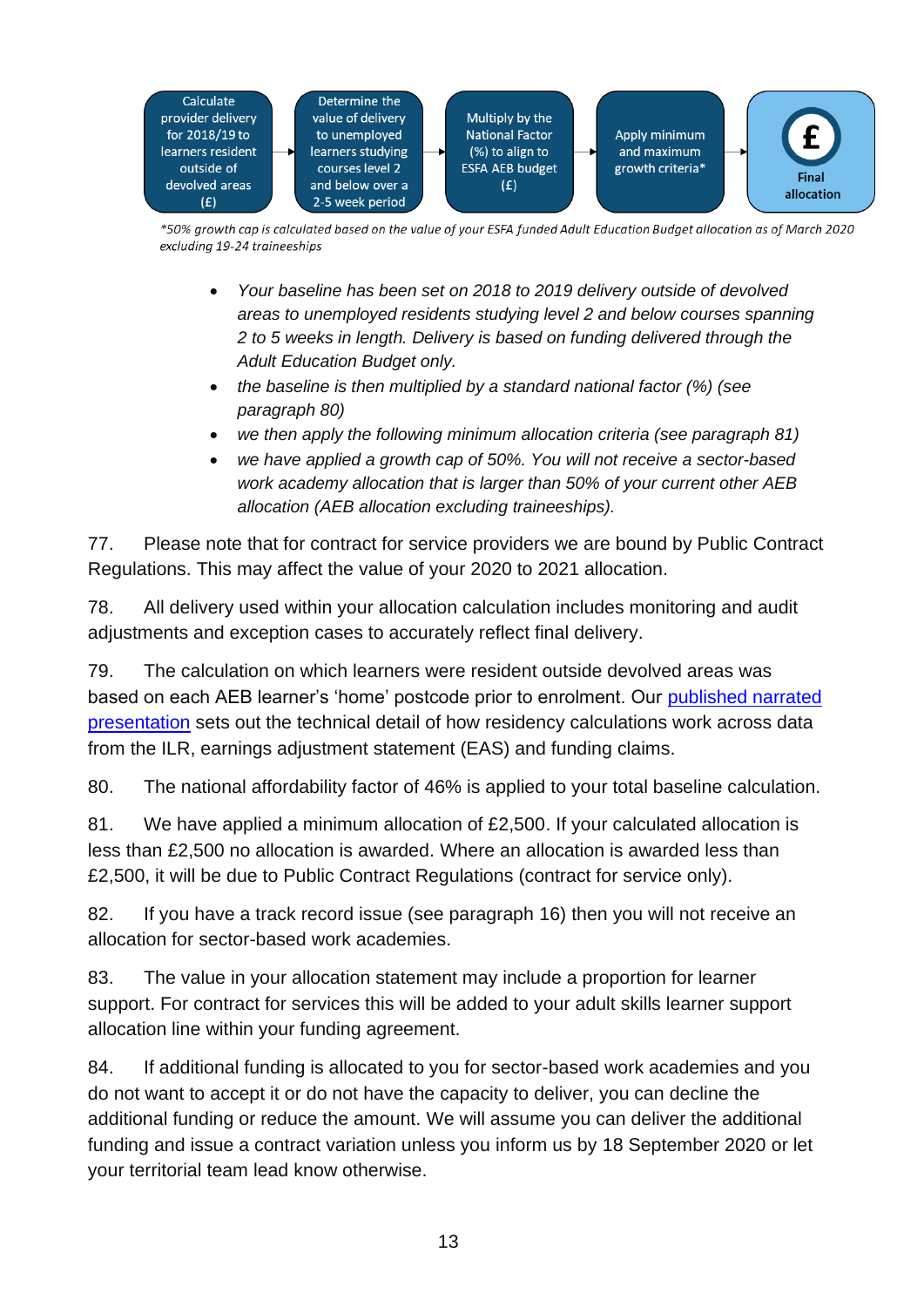85. If you have not been provided with additional funding you can continue to deliver sector-based work academies from within your ESFA funded AEB allocation and follow the requirements set out in ESFA funded AEB funding rules 2020 to 2021. You must now use LDM code 375 in the ILR to identify your sector-based work academies delivery.

## <span id="page-13-0"></span>**Other useful information**

86. It is the final year for providers that fulfilled the criteria to be exempt from devolution. For the 2019 to 2020 and 2020 to 2021 academic years only, 4 providers are exempt from devolution and specific transitional arrangements are in place. To be exempt, the providers had to fulfil all of the following criteria:

- qualify for a residential uplift for their learning provision; and
- receive more than two thirds of their income from the AEB; and
- predominantly target the most disadvantaged learners.

## <span id="page-13-1"></span>**19 to 24 traineeships**

87. 19 to 24 traineeships continue to be managed as a national programme for 2020 to 2021, they are not devolved. It is an 'of-which' of ESFA funded AEB allocations and we will manage it as a separate allocation line. We will not allow virement of funds between 19 to 24 traineeships and ESFA funded AEB.

88. We have calculated 19 to 24 traineeship allocations for the 2020 to 2021 funding year for providers that:

- 88.1. have a 19 to 24 traineeships contract for the 2019 to 2020 funding year and
- 88.2. delivered 19 to 24 traineeships in the 2018 to 2019 and/or 2019 to 2020 funding year as at R06 (January 2020)

89. If you had a 19 to 24 traineeships allocation in the 2019 to 2020 funding year but have not been issued with an allocation for 2020 to 2021 because you have not delivered, you had until 30 April 2020 to request an allocation of up to £25,000 through our [business case process.](https://www.gov.uk/guidance/19-funding-allocations?utm_source=a0b7c5ea-d37f-41fc-ac38-d14d741e279f&utm_medium=email&utm_campaign=govuk-notifications&utm_content=immediate&utm_source=eshot&utm_medium=email&utm_campaign=CountdownIssue905#business-cases)

90. We will publish the arrangements for requesting a 19 to 24 traineeships allocation for the first time if you have an ESFA funded AEB allocation in the 2019 to 2020 funding year in our adult education budget funding and performance-management rules for the 2020 to 2021 funding year.

91. We have used the following methodology to calculate 19 to 24 traineeships allocations: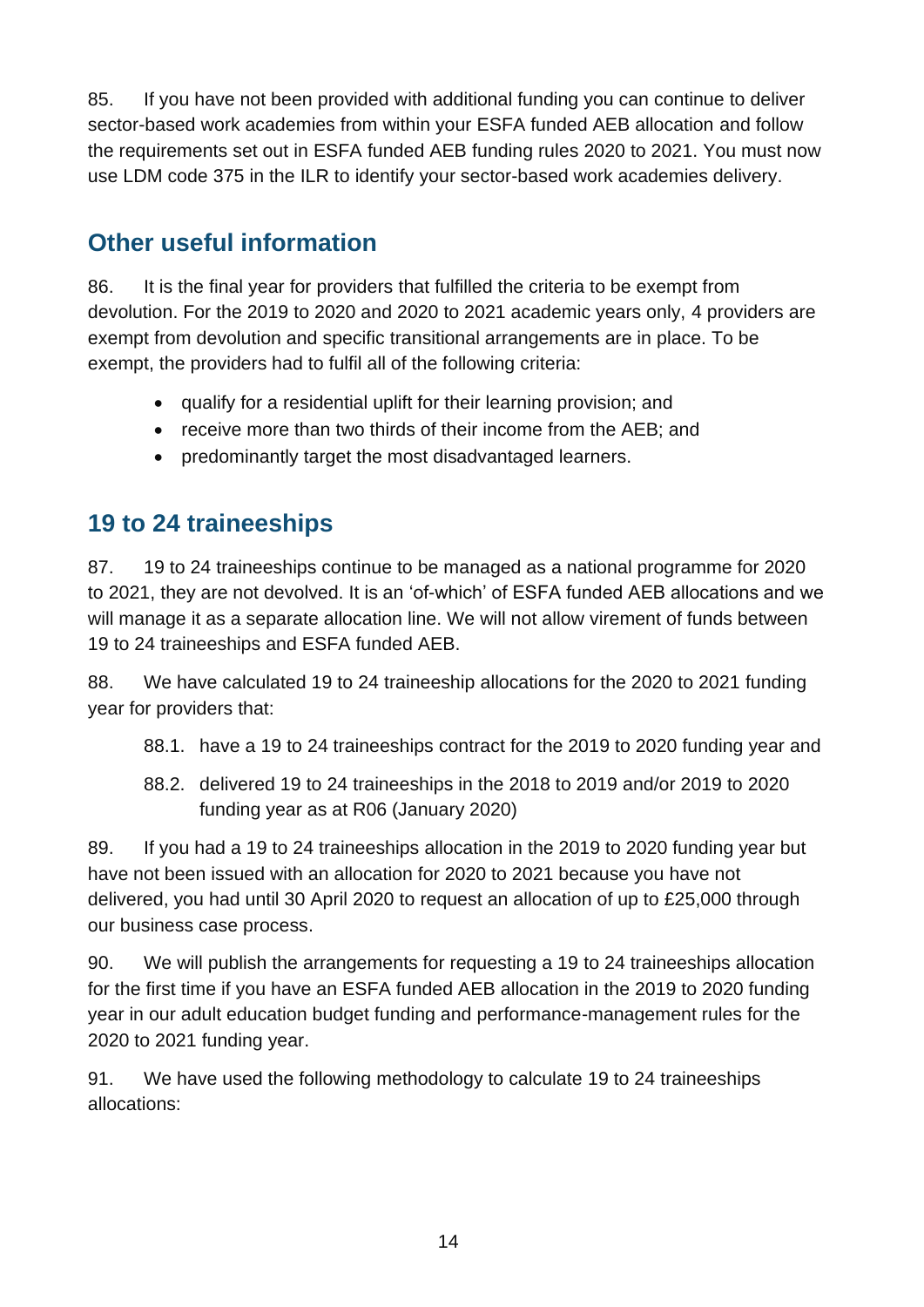

- *compare 19 to 24 traineeship delivery from August to January for 2018 to 2019 against 2019 to 2020*
- *have you delivered more in 2019 to 2020 than in the same period of 2018 to 2019?*
- *if yes, your baseline is set at the lower of 2019 to 2020 August to January delivery uplifted to a full year or current 2019 to 2020 contract value*
- *if no, your baseline is set at 2018 to 2019 full year delivery*
- *where applicable, we adjust your allocation for performance management growth, minimum allocation and/or track record*

92. If you increased your delivery between August to January in the 2018 to 2019 funding year and August to January in the 2019 to 2020 funding year then we ensure this is reflected in your allocation.

93. If you increased your delivery, we have used the lower of your August to January delivery in the 2019 to 2020 funding year uplifted to a full year value using the standard national profile (for grant funding agreements the standard national profile is 51.90% for August to July, for contracts for service this is 50.19%) or your current 2019 to 2020 contract value as of February 2020 as the baseline for your allocation.

94. We have applied a minimum allocation of £5,000. We have uplifted your 2020 to 2021 allocation to £5,000 if the allocation we calculated for you is lower than this.

95. If you were awarded an increase to your 2019 to 2020 19 to 24 traineeships allocation at performance management point 1 (PMP1) in January 2020, we have ensured your 2020 to 2021 allocation is the same or greater than your current 2019 to 2020 contract value.

96. If you have a track record issue (see paragraph 16) then your 2020 to 2021 allocation will be no greater than your 2019 to 2020 19 to 24 traineeships contract value as at February 2020.

## <span id="page-14-0"></span>**19 to 24 traineeships learner support**

97. As 19 to 24 traineeships is a separate element of ESFA funded AEB, we have included learner support funds as part of your 19 to 24 traineeship allocation.

98. We have used the following methodology to calculate learner support allocations: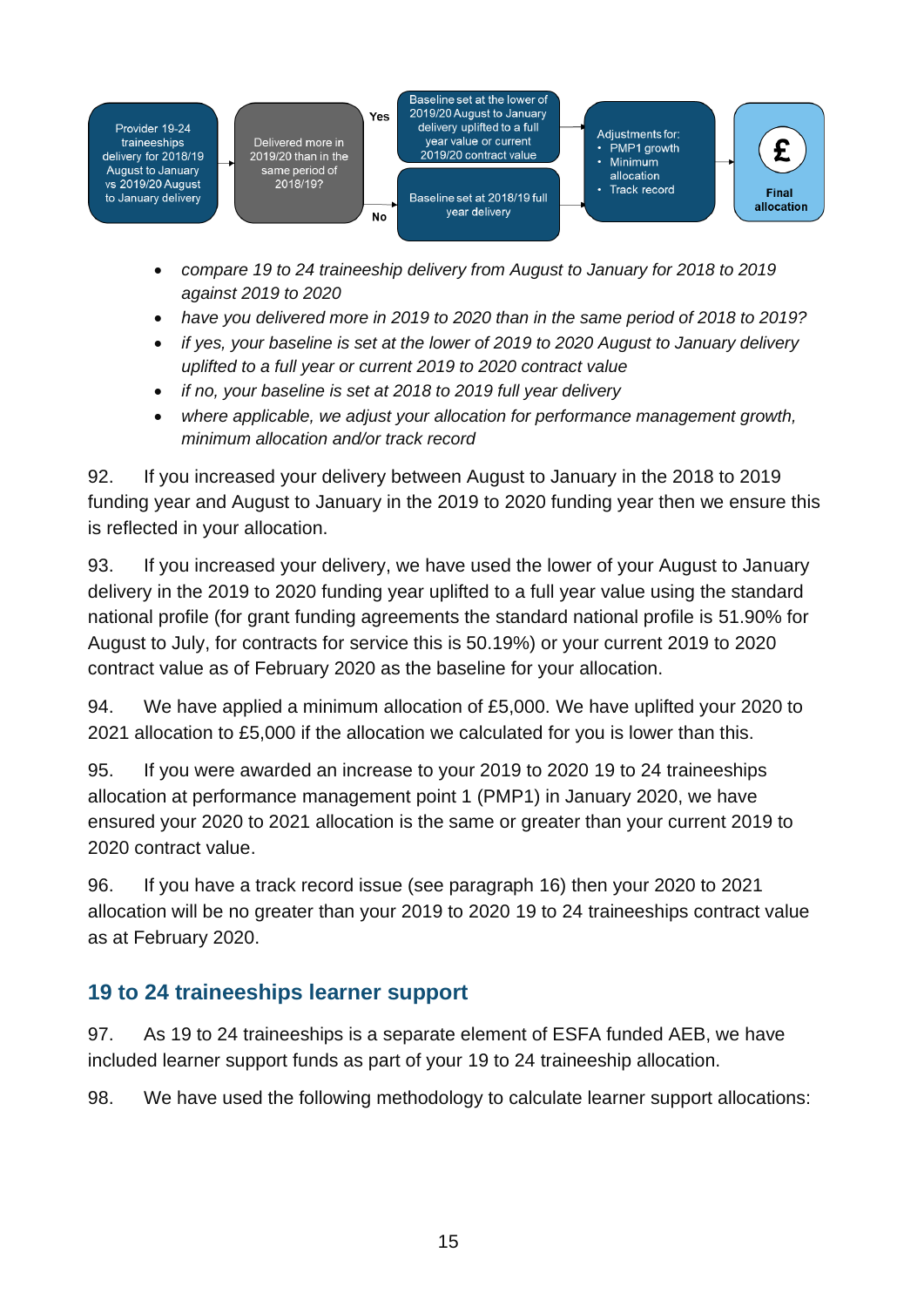We work what % your 2020/21 19-24 traineeships allocation is of your current 2019/20 19-24 traineeships contract value (as at February 2020)

We then multiply vour current 2019/20 19-24 traineeships learner support contract value by this  $%$ 



- *calculate the 19 to 24 traineeship percentage of your 2020 to 2021 allocation against 2019 to 2020 contract value (as at February 2020)*
- *this is multiplied by 2019 to 2020 19 to 24 traineeship learner support contract value*
- *where applicable, we adjust your allocation for performance management growth, minimum allocation and/or track record*

99. We have set a £500 minimum allocation for 19 to 24 traineeship learner support. We have uplifted your 2020 to 2021 allocation to £500 if the allocation we calculated for you is lower than this.

100. If you have a track record issue (see paragraph 16) then your 2020 to 2021 allocation will be no greater than your 2019 to 2020 16 to 18 traineeships contract value as at February 2020.

101. Your 19 to 24 traineeships learner support allocation is included in your 19 to 24 traineeships allocation on your digital statement. You can work out the separate values using the 19 to 24 [traineeships calculator.](https://www.gov.uk/government/publications/19-funding-allocations-guidance-2020-to-2021)

## <span id="page-15-0"></span>**Advanced learner loan facilities and bursaries**

## <span id="page-15-1"></span>**Loans facility**

102. We have calculated advanced learner loan facility allocations for the 2020 to 2021 funding year for providers that:

- 102.1. have an advanced learner loan facility for the 2019 to 2020 funding year
- 102.2. used their advanced learner loans facility in the 2017 to 2018 and/or 2018 to 2019 and/or 2019 to 2020 funding year
- 103. We have used the following methodology to calculate allocations:

#### **Advanced learner loans facility**



• *use 2018 to 2019 or 2019 to 2020 approved attended and paid applications,*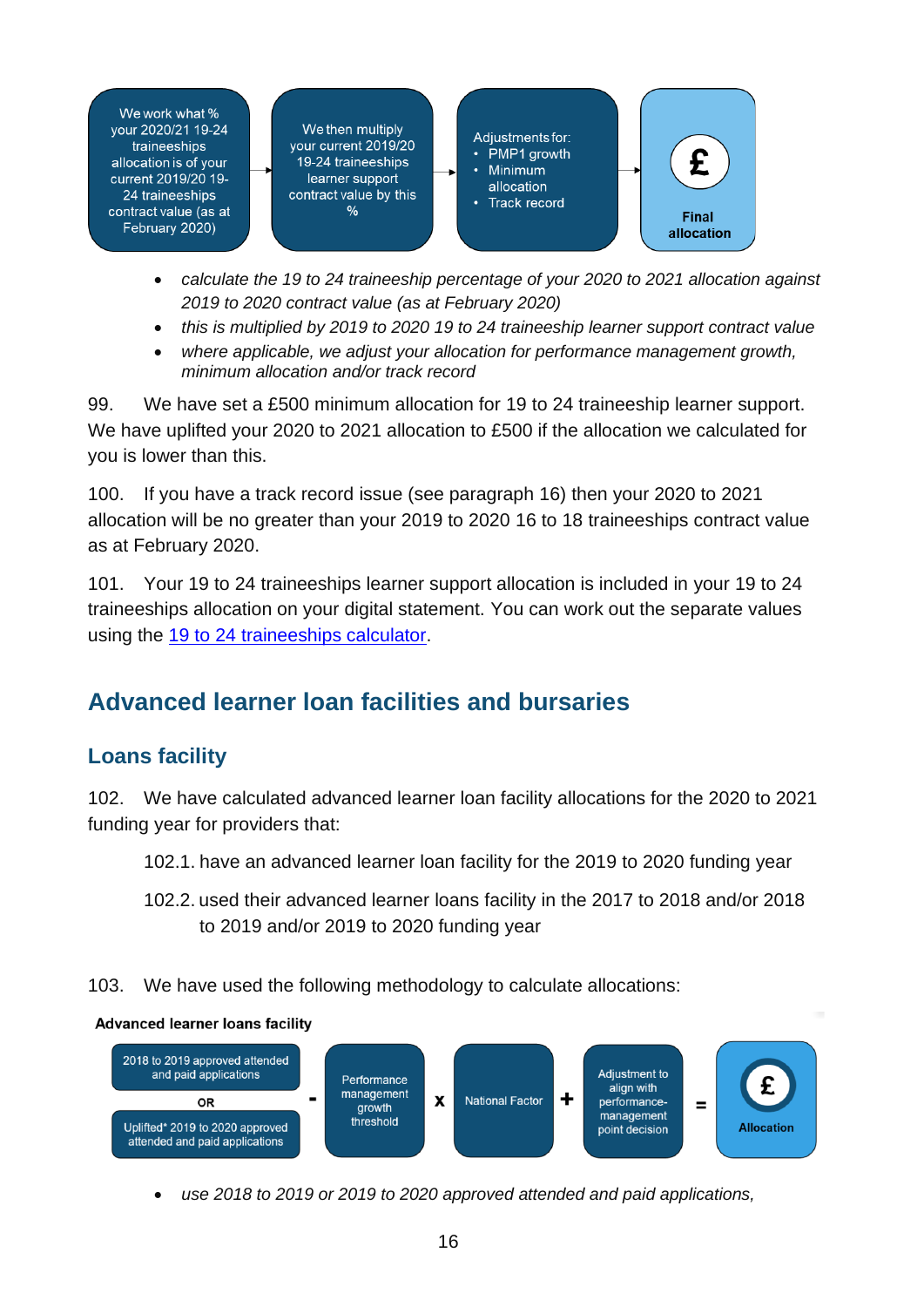*whichever is higher* 

- *where applicable, this is reduced so increases are no more than the performance management growth thresholds*
- *this is then multiplied by the standard national factor (%)*
- *where applicable, we adjust your allocation for performance management growth, minimum allocation and/or track record*

104. We have applied the standard national factor of 103% to your total baseline calculation.

105. 2019 to 2020 is uplifted by 10% to reflect a full year delivery.

106. Your delivery is based on approved, attended and paid loans applications from the Student Loans Company as at February 2020.

107. We have set a minimum facility allocation of £2,500. If the facility we calculated for you was less than this, we uplifted it to this value.

108. If you received a loans facility for the first time in 2019 to 2020, we have rolledforward this value for 2020 to 2021. We will not award you the 3% increase.

109. If you were awarded growth at the 2019 to 2020 performance management point review 1 or 2, your 2020 to 2021 allocation be the greater of your baseline or your 2019 to 2020 facility value, Otherwise your 2020 to 2021 allocation will be the lesser of your baseline or your 2019 to 2020 facility value.

110. If you receive growth at the third performance management review, this will not be consolidated into your allocation. This will be reviewed the performance management arrangements in 2020 to 2021, when published.

111. If you did not use your loans facility or you did not have a loans facility in 2018 to 2019, we have based your facility allocation on your 2019 to 2020 delivery to date (as at February 2020).

112. If you did not use your loans facility in 2018 to 2019 and 2019 to 2020, we have set your allocation to the minimum facility value of £2,500.

113. We have not issued you with a facility if you have not used your loans facility in 2017 to 2018 and 2018 to 2019 and to date in 2019 to 2020. If this applies to you and you wish to deliver in 2020 to 2021, you can request a facility of up to £25,000 through our performance-management process. Please see the [advanced learner loans funding](https://www.gov.uk/guidance/sfa-funding-rules)  [and performance-management rules for the 2020](https://www.gov.uk/guidance/sfa-funding-rules) to 2021 funding year for more information.

114. If you have a track record issue (see paragraph 16) then your 2020 to 2021 facility allocation will be no greater than your 2019 to 2020 contract value as at February 2020.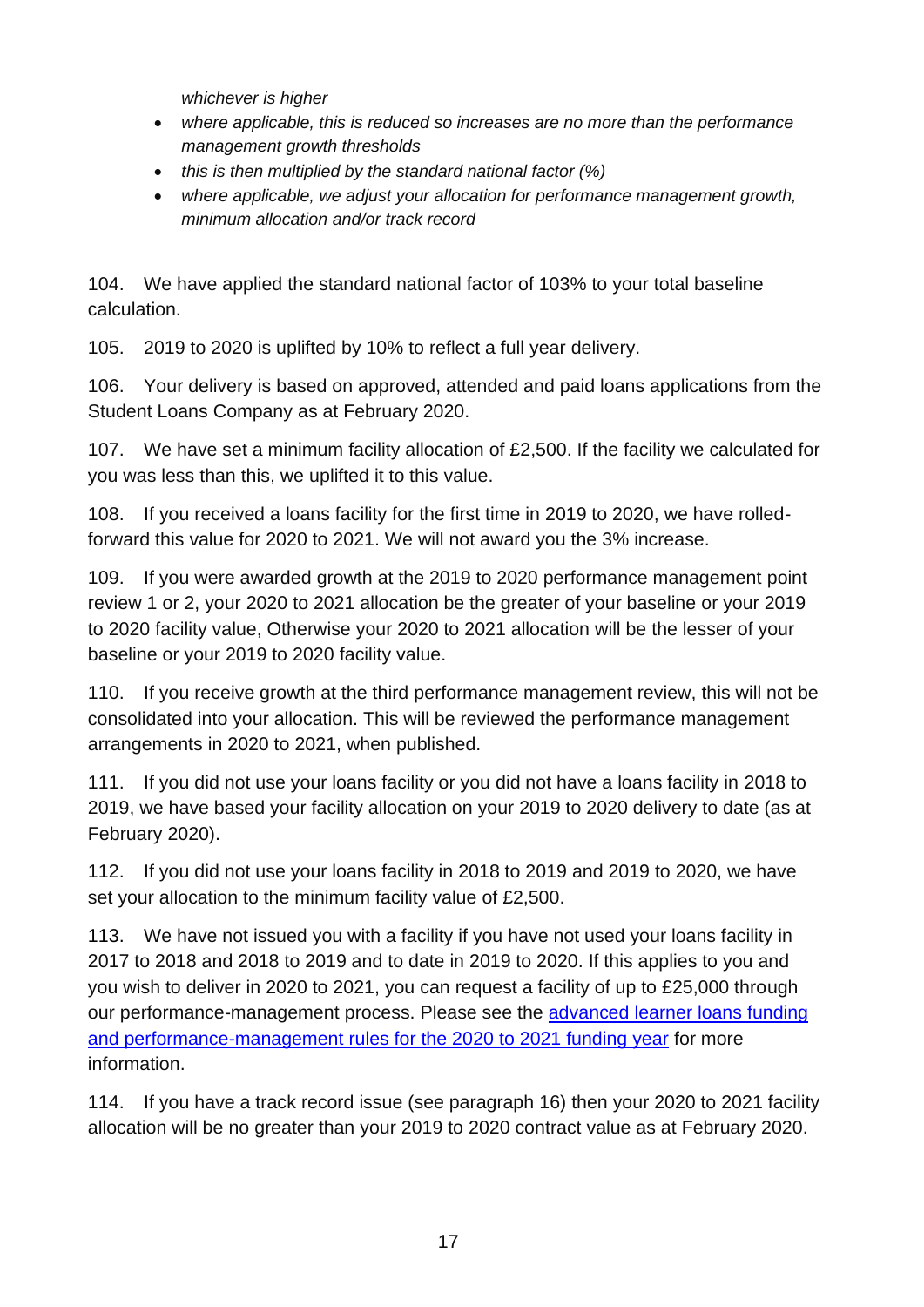## <span id="page-17-0"></span>**Loans bursary**

115. We continue efforts to align bursary allocations to programme delivery and aim to have a proportionate bursary value for learner and learning support to the level of facility.

116. We have used the following methodology to calculate loans bursary allocations:

#### Advanced learner loans bursary



- *calculate the percentage of your 2018 to 2019 bursary delivery against 2018 to 2019 approved, attended and paid loan applications (restricted, see paragraph 118)*
- *this is multiplied by your 2020 to 2021 loan facility allocation*
- *where applicable, this is reduced so increases are no more than the performance management growth thresholds*
- *where applicable, we adjust your allocation for performance management growth, minimum allocation and/or track record*

117. To calculate your allocation, we have taken proportion of bursary claimed in 2018 to 2019 compared to 2018 to 2019 approved, attended and paid loans applications (as a percentage) and multiplied it by your 2020 to 2021 facility allocation.

118. The maximum proportion of delivery is 50%, if the proportion of your bursary was greater than this, we have reduced you to this proportion.

119. We have set a minimum bursary allocation value of £500. If the allocation we calculated for you was less than this, we uplifted it to this value.

120. If you did not use your loans bursary in 2018 to 2019, we have based your allocation on 50% of your 2017 to 2018 delivery.

121. If your 2019 to 2020 loans facility was not changed at performance management point 1 in 2019 to 2020, your 2020 to 2021 bursary allocation will be set at your 2019 to 2020 initial bursary contract value.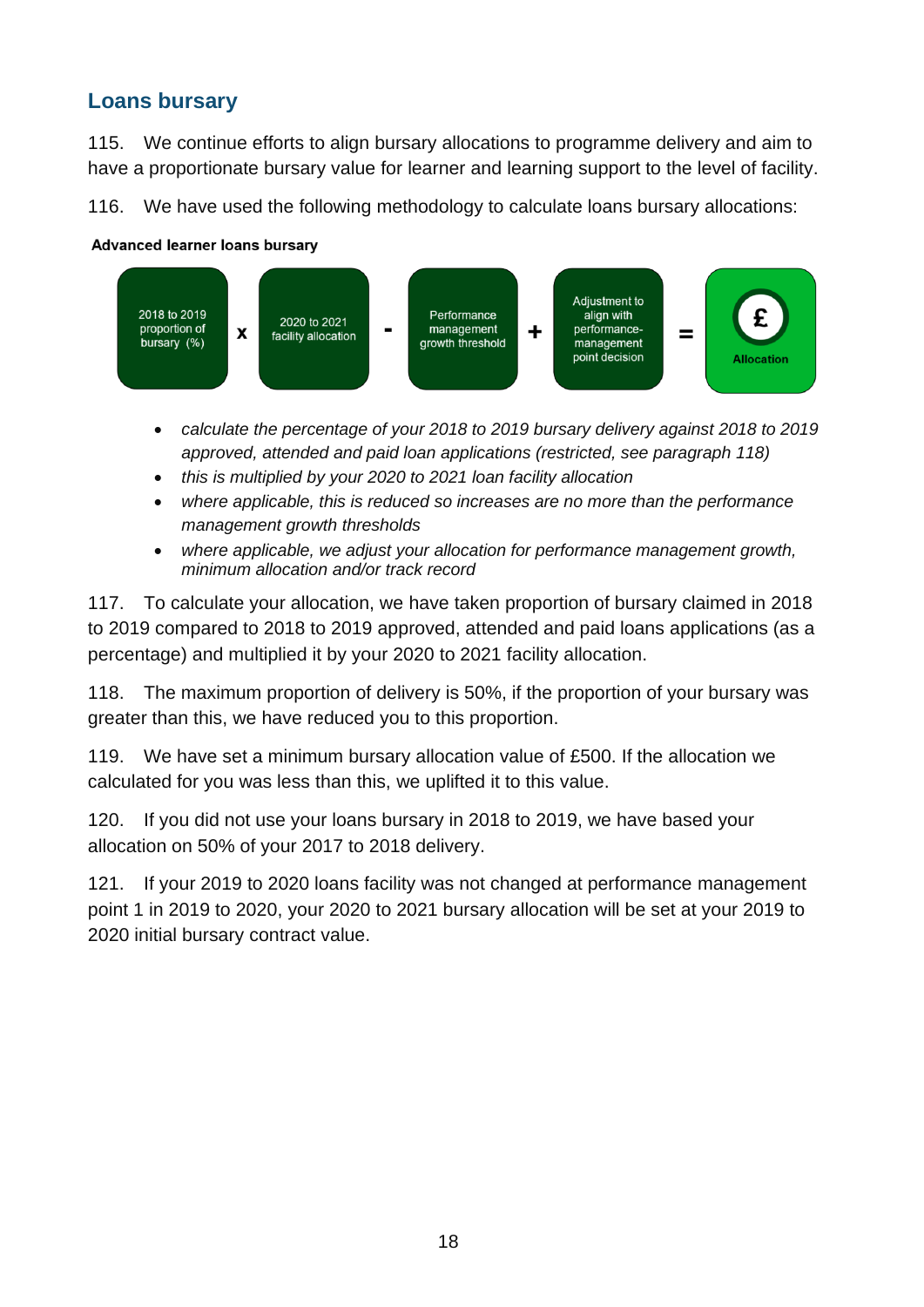## <span id="page-18-0"></span>**16 to 18 traineeships (for providers that do not have 16 to 19 funding)**

122. We have calculated 16 to 18 traineeships and bursary allocations for the 2020 to 2021 funding year for providers that:

- 122.1. have a 16 to 18 traineeships contract for the 2019 to 2020 funding year
- 122.2. do not have a 16 to 19 funding agreement: 16 to 18 [traineeships for](https://www.gov.uk/guidance/16-to-19-education-funding-allocations)  [providers with 16 to 19](https://www.gov.uk/guidance/16-to-19-education-funding-allocations) funding agreements are calculated through different arrangements
- 122.3. delivered 16 to 18 traineeships in the 2018 to 2019 funding year and/or 2019 to 2020 funding year as at R06 (January 2020).

123. If you had a 16 to 18 traineeships allocation in the 2019 to 2020 funding year but have not been issued with an allocation for 2020 to 2021 because you have not delivered, you had until 30 April 2020 to request an allocation of up to £25,000 through our [business case process.](https://www.gov.uk/guidance/19-funding-allocations?utm_source=a0b7c5ea-d37f-41fc-ac38-d14d741e279f&utm_medium=email&utm_campaign=govuk-notifications&utm_content=immediate&utm_source=eshot&utm_medium=email&utm_campaign=CountdownIssue905#allocations-for-the-2019-to-2020-funding-year)

124. We have used the following methodology to calculate allocations:



- *take the value of 2018 to 2019 delivery between February and July 2019 (6 months)*
- *add this to the value of 2019 to 2020 delivery between August 2019 and January 2020 (6 months)*
- *where applicable, we adjust your allocation for performance management growth, minimum allocation and/or track record*

125. We have calculated 16 to 18 traineeships and 16 to 18 traineeships bursary separately but using the same methodology as above.

126. If you were awarded an increase to your 2019 to 2020 16 to 18 traineeships allocation at performance-management point 1 (January 2020), we have ensured your 2020 to 2021 allocation is the same as or greater than your current 2019 to 2020 contract value.

127. We have applied a £5,000 minimum allocation for 16 to 18 traineeship allocations and a £500 minimum allocation for bursary allocations. If the allocation(s) we calculated for you were less than these, we uplifted them to these values respectively.

128. If you have a track record issue (see paragraph 16) then your 2020 to 2021 allocation will be no greater than your 2019 to 2020 16 to 18 traineeships contract value as at February 2020.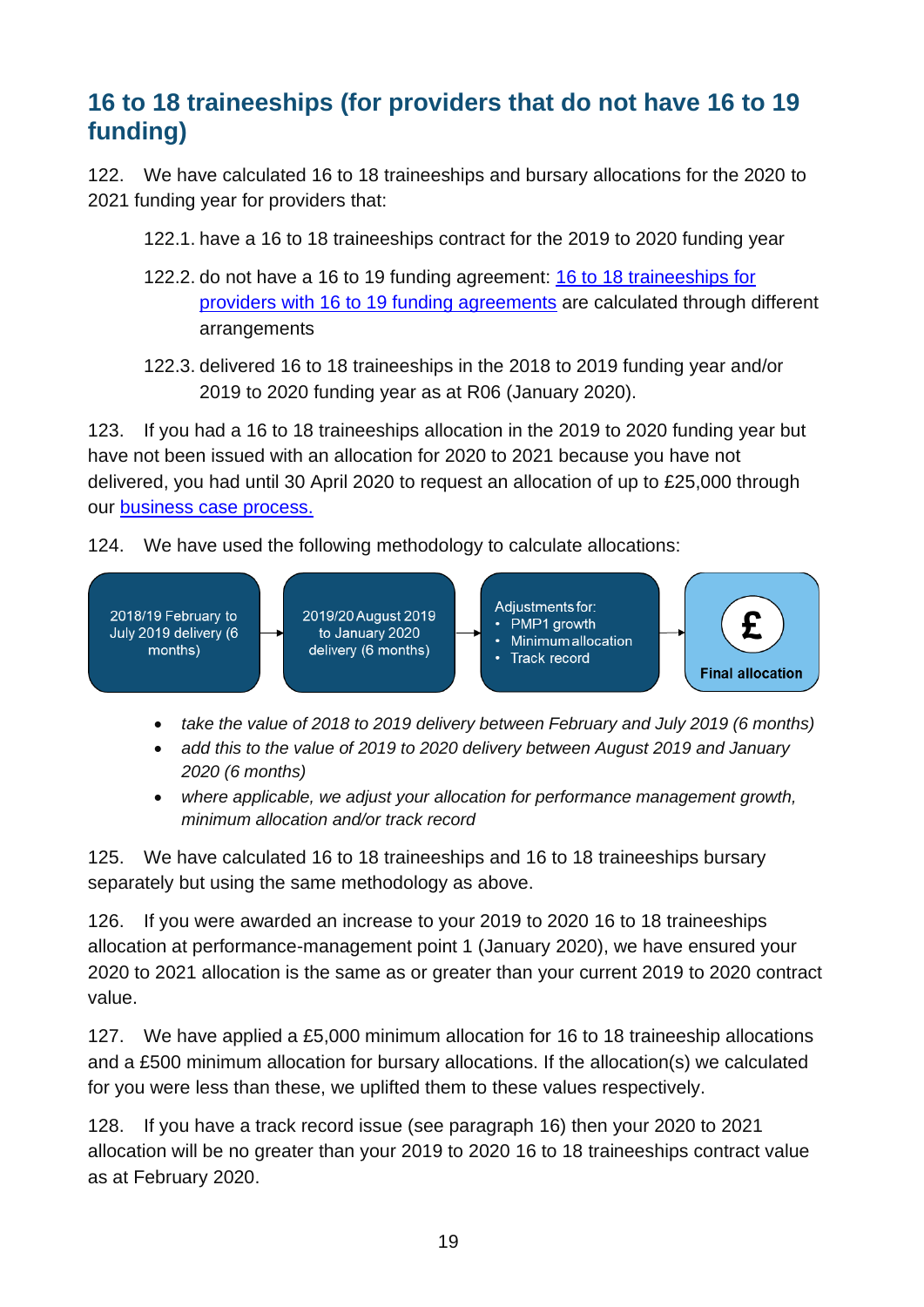## <span id="page-19-0"></span>**Apprenticeships carry-in (non-procured)**

129. Apprenticeship carry-in allocations for the 2020 to 2021 funding year were issued in July 2020 through [Manage your Education and Skills Funding.](https://skillsfunding.service.gov.uk/)

130. We have used your R10 (May 2020) data return and our standard carry-in allocations methodology set out below to calculate the funding required in 2020 to 2021 for learners that started:

- 130.1. before 1 May 2017 (under the old funding system)
- 130.2. with non-levy employers between 1 May and 31 December 2017 (under the new funding system)
- 130.3. with non-levy employers between 1 January and 31 March 2018 (if you were offered a 3 month run-down extension as a result of being unsuccessful in the non-levy procurement).

#### **Allocations methodology**

131. We have used your R10 (May 2020) data return and our standard carry-in allocations methodology set out below to calculate the funding required in 2020 to 2021 for learners that started:

132. We have used the following methodology to calculate apprenticeship carry-in allocations for the 2020 to 2021 funding year. Allocations only include funding that will be earned between 1 August 2020 and 31 July 2021.

#### 133. **Before 1 May 2017 (under the old funding system)**

#### 133.1. **For frameworks:**

- Identified apprentices that started before 1 May 2017, or restarts after the 1 May 2017 under the old funding system, and were still in learning before 1 August 2020
- Calculated the future cost of these apprentices including learner support.

#### 133.2. **For standards:**

- Identified apprentices that started before 1 May 2017, or restarts after the 1 May 2017 under the old funding system, and were still in learning before 1 August 2020
- Calculated the future cost of incentives and Maths and English for these apprentices including learner support
- Calculated the remaining value of government contributions not yet paid and converted this into a theoretical on-programme payment based on the planned end date.

#### 134. **With non-levy employers between 1 May and 31 December 2017 (under the new funding system)**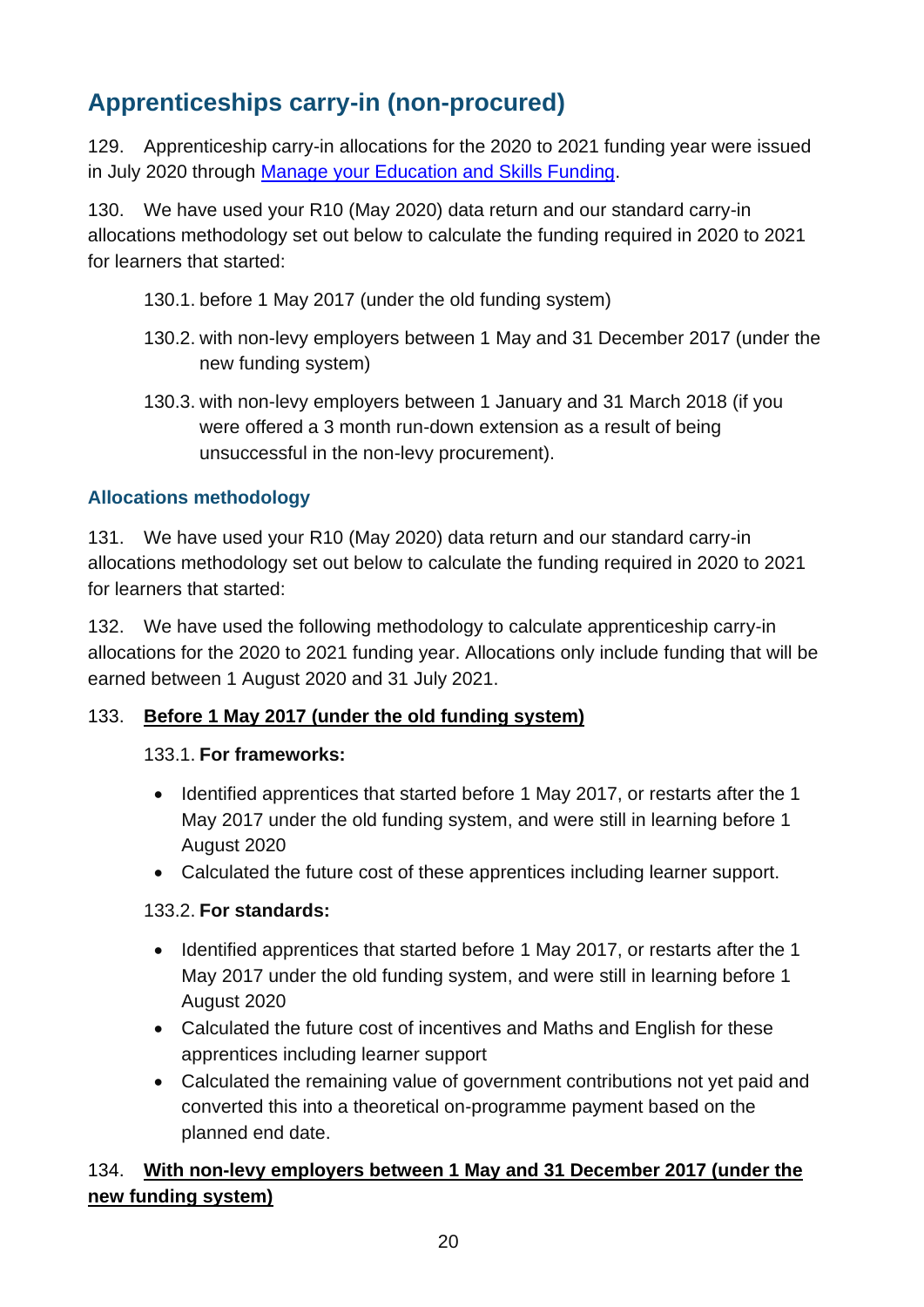- 134.1. Identified apprentices that started between 1 May and 31 December 2017 and were still in learning before 1 August 2020
- 134.2. Calculated the future cost of these apprentices, including the cost of: Maths and English, learning support, additional payments, disadvantage funding and the 16-18 framework uplift where appropriate
- 134.3. Used the 90% co-investment rate for programme aim funding except where exemptions apply as set out in the funding rules (for example, where the small employer waiver applies for eligible learners).

#### 135. **With non-levy employers between 1 January and 31 March 2018 (if you were offered a 3 month run-down extension as a result of being unsuccessful in the non-levy procurement)**

- 135.1. Identified apprentices that started between 1 January and 31 March 2018 and were still in learning before 1 August 2020; this applies only to providers unsuccessful in the procurement
- 135.2. Calculated the future cost of these apprentices, including the cost of: Maths and English, learning support, additional payments, disadvantage funding and the 16-18 framework uplift where appropriate
- 135.3. Used the 90% co-investment rate for programme aim funding except where exemptions apply as set out in the funding rules (for example, where the small employer waiver applies for eligible learners).

136. We have then rounded these values up to the nearest £100 and added them together to calculate your allocation.

- 137. Our methodology assumes:
	- 137.1. all apprentices remain on programme until their planned end date and earn all on programme payments due
	- 137.2. there is no drop-out
	- 137.3. all apprentices achieve on their planned end date and earn their achievement payment on this date

138. We have applied a £3,000 minimum allocation. If you have an apprenticeships carry-in contract for the 2019 to 2020 funding year you will receive at least £3,000 unless you also received a £3,000 minimum allocation for the 2019 to 2020 funding year and have not used your allocation (as of your R10 data return). If you require an allocation then you can request one through our business case process. Please see the business case process section of this document for more information.

139. We will review whether the value of your carry-in delivery exceeds your contract value in Spring 2021 and will increase allocations in line with delivery if required.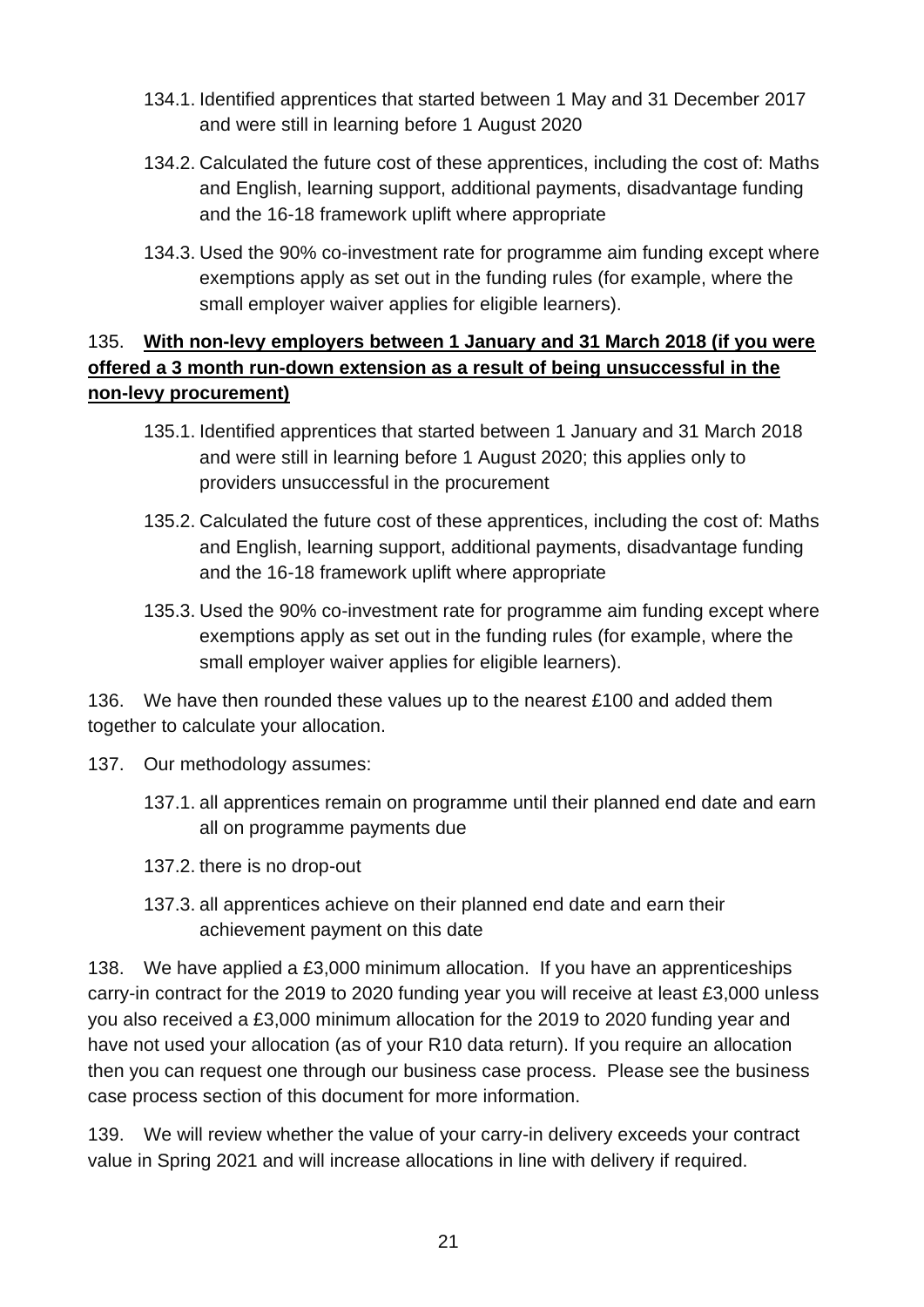140. Where necessary, we will allocate funds beyond 31 July 2021 to ensure you can continue to fund apprentices that have not completed their apprenticeship by then. We will let you know your carry-in allocation for the 2021 to 2022 funding year in the Summer of 2021.

- 141. Your apprenticeships carry-in allocations remain separate from:
	- 141.1. your procured non-levy apprenticeships contract value for new starts from 1 January 2018 (if you were successful in the procurement)
	- 141.2. any funding you may be earning through the Apprenticeship Service